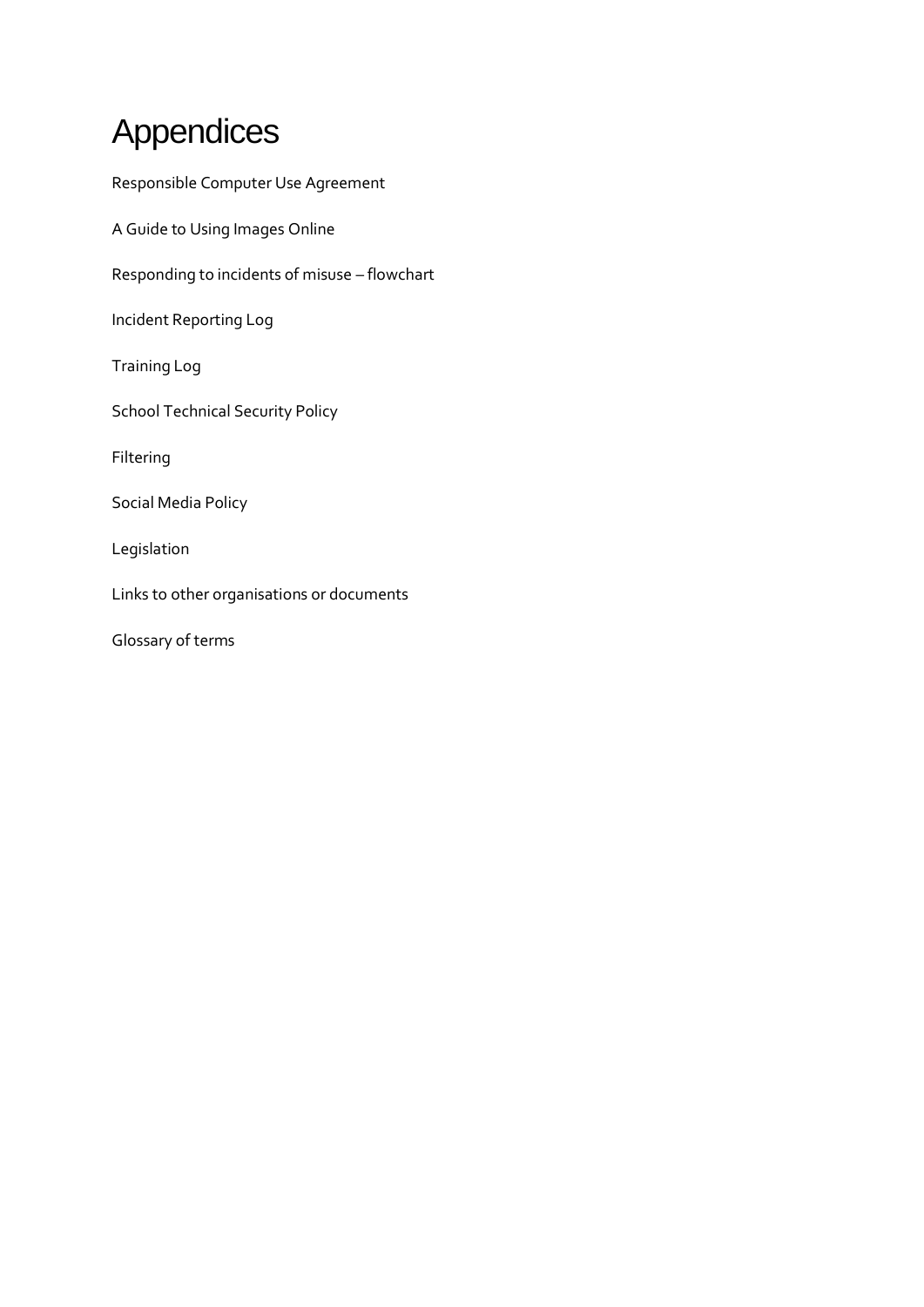

# **Responsible Computer Use Agreement**

### **When using the computers:**

- I will only access the computer system with the login and password that I have been aiven
- I will not access other people's files unless they are my Computing partner
- I will not bring in memory sticks from home to use on the network

### **When using the internet:**

- I will ask permission before I access it
- I will report any material that makes me feel uncomfortable **immediately** to my teacher
- I understand that the school may check my files and monitor the sites that I visit
- I will not knowingly access social networking sites or chat rooms
- I will **never** give my full name, address, telephone number or agree to meet anyone
- I will not use search engines to find inappropriate material

### **I understand that:**

Using computers safely can make everyone's learning more enjoyable



# **General Internet Safety Tips**

- Always ask a grown up before you use the internet. They can help you find the best thing to do
- Don't tell strangers where you live, your phone number or where you go to school. Only your friends and family need to know that
- Don't send pictures to people you don't know. You don't want strangers looking at photos of you, your friends or your family
- Tell a grown-up if you feel scared or unhappy about anything. Ask a grown up to help you put the Hector's World Safety Button on your computer. This will mean that you can press it if anything makes you scared or unhappy.
- You can also call 'Childline' on 0800 1111 to talk to someone who can help [www.thinkuknow.co.uk](http://www.thinkuknow.co.uk/) [www.ceop.police.uk](http://www.ceop.police.uk/)

[www.elstonhallmat.co.uk](http://www.elstonhallmat.co.uk/)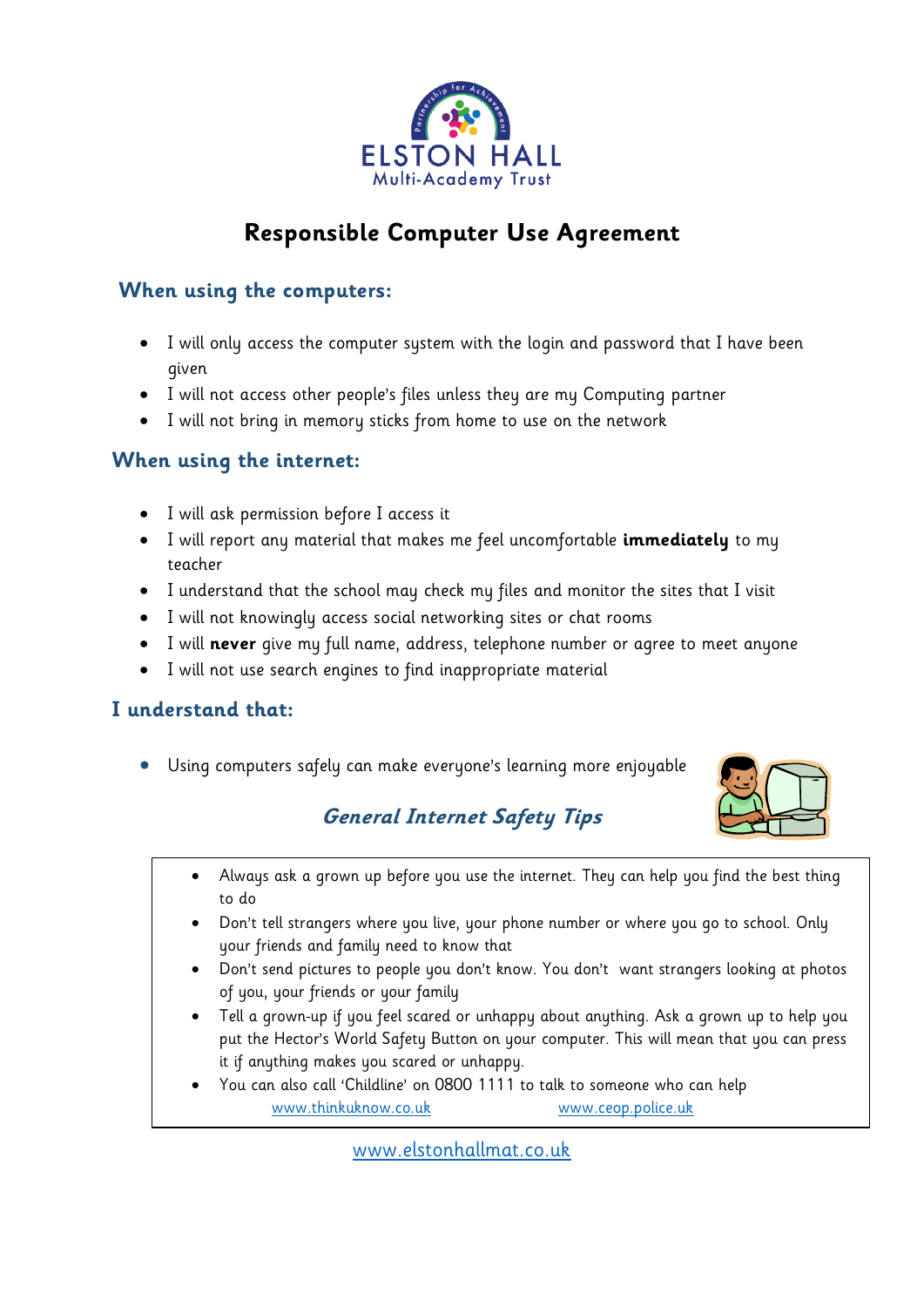

# **Guide to the Use of Images Online**

## **Using Images Safely and Responsibly**

We all enjoy and treasure images of our family and friends; family events, holidays and events are moments we all like to capture in photos or on video.

We now have the exciting option of adding our images and videos to our online social networks, such as Facebook, YouTube and many other websites. This means that we can easily share our photos and videos with family and friends.

Whilst this can be very useful to all of us, we must ensure we protect and safeguard all children and staff, including those who do not want to have their images stored online.

## **What are the risks of posting images online?**

- Once posted and shared online any image or video can be copied and will stay online forever.
- Some children are at risk and MUST NOT have their image put online. Not all members of the community will know who they are.
- Some people do not want their images online for personal or religious reasons.
- Some children and staff may have a complex family background which means that sharing their image online can have unforeseen circumstances.

Therefore, at Elston Hall we are happy for parents and carers to take photos and video events for personal use but **insist** that these images are not distributed or put online in any way. This is to protect all members of the school community.

We thank you for your support,

### **Further Information on the Use of Images and Video:**

Get Safe Online: <https://www.getsafeonline.org/>

Think U Know:<https://www.thinkuknow.co.uk/parents/>

Our website:<https://www.elstonhallmat.co.uk/>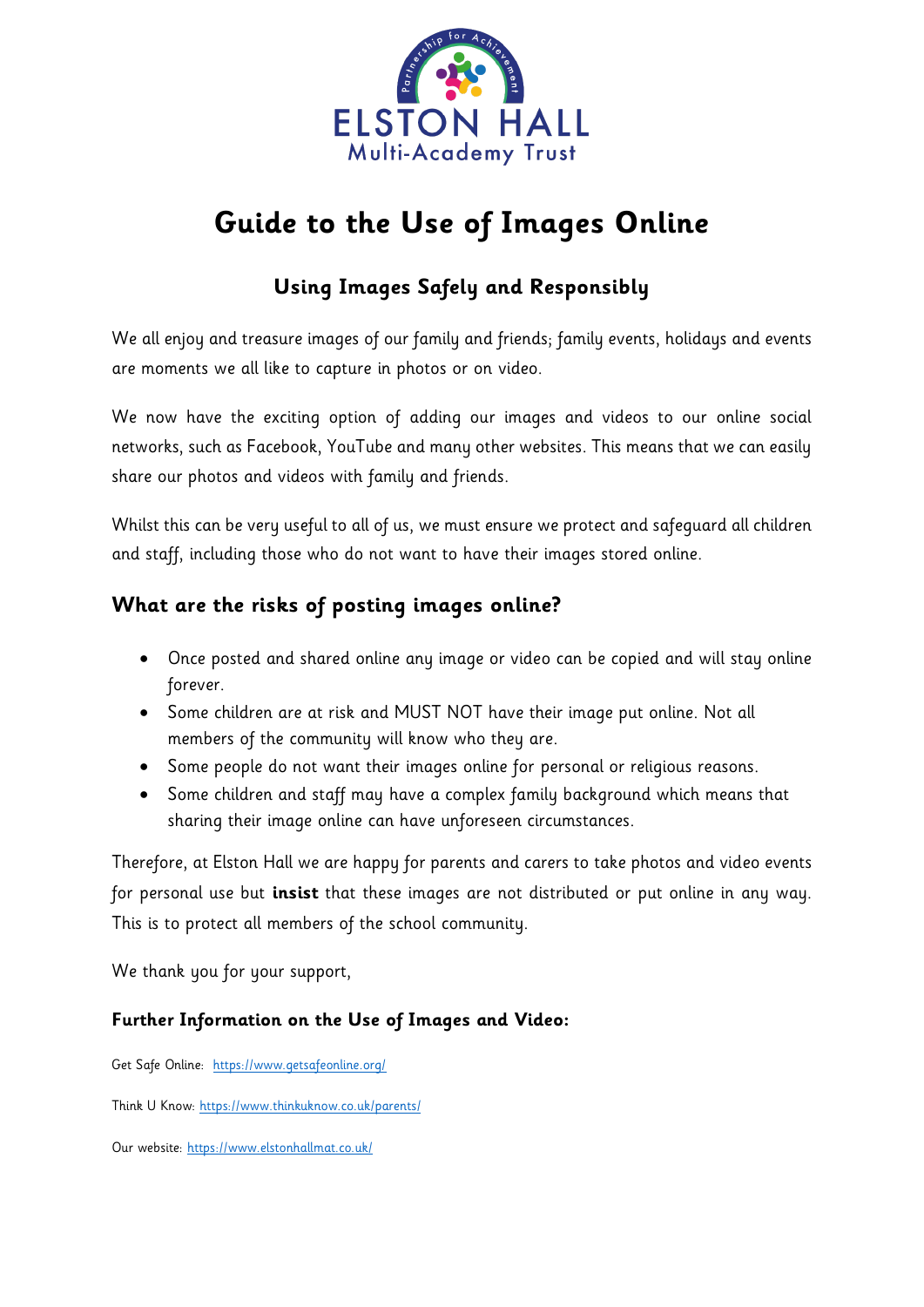Responding to incidents of misuse – flow chart

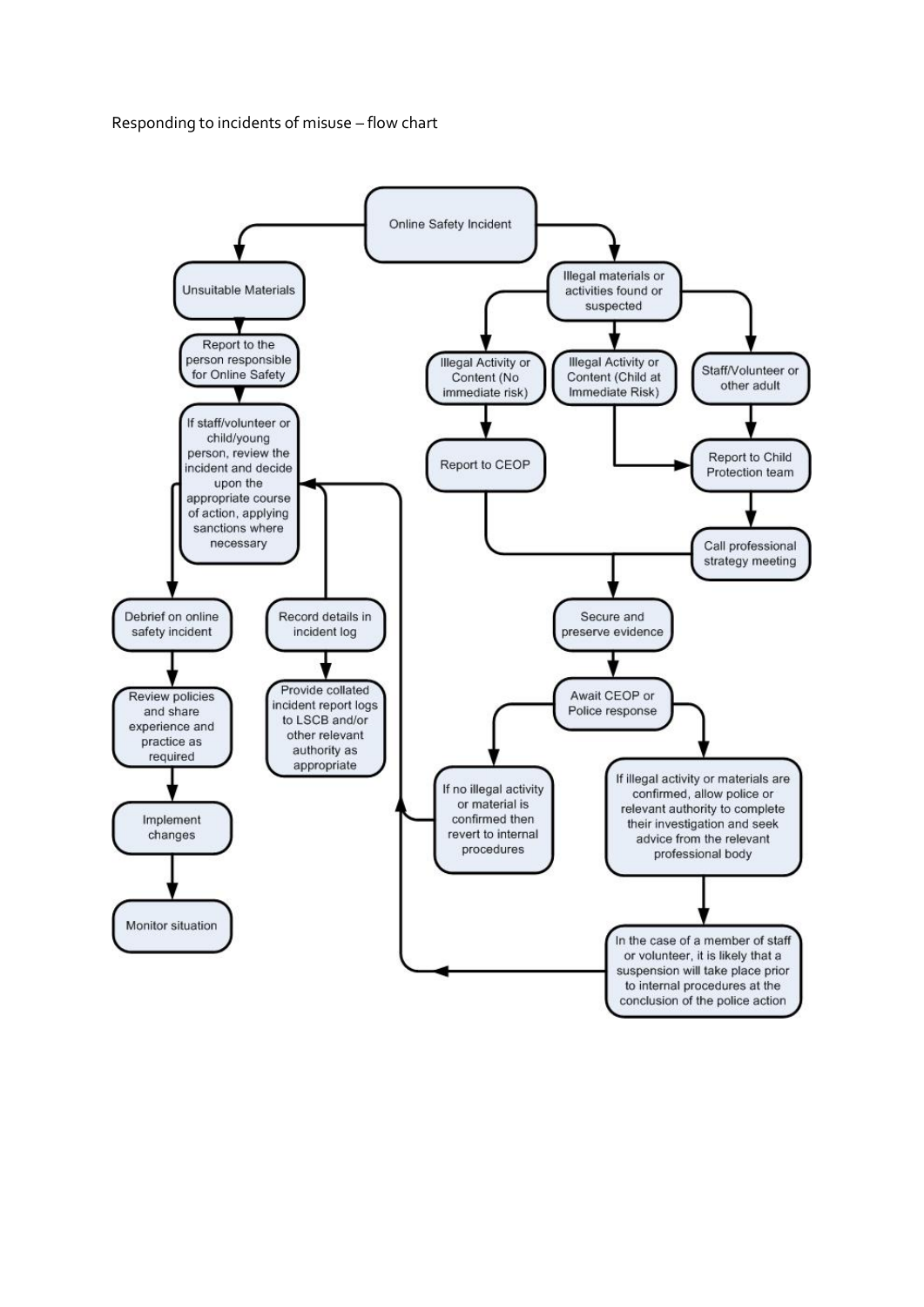| <b>Incident Log</b><br>Academic Year_ |  |  |  |  |  |
|---------------------------------------|--|--|--|--|--|
|                                       |  |  |  |  |  |
|                                       |  |  |  |  |  |
|                                       |  |  |  |  |  |
|                                       |  |  |  |  |  |
|                                       |  |  |  |  |  |
|                                       |  |  |  |  |  |
|                                       |  |  |  |  |  |
|                                       |  |  |  |  |  |
|                                       |  |  |  |  |  |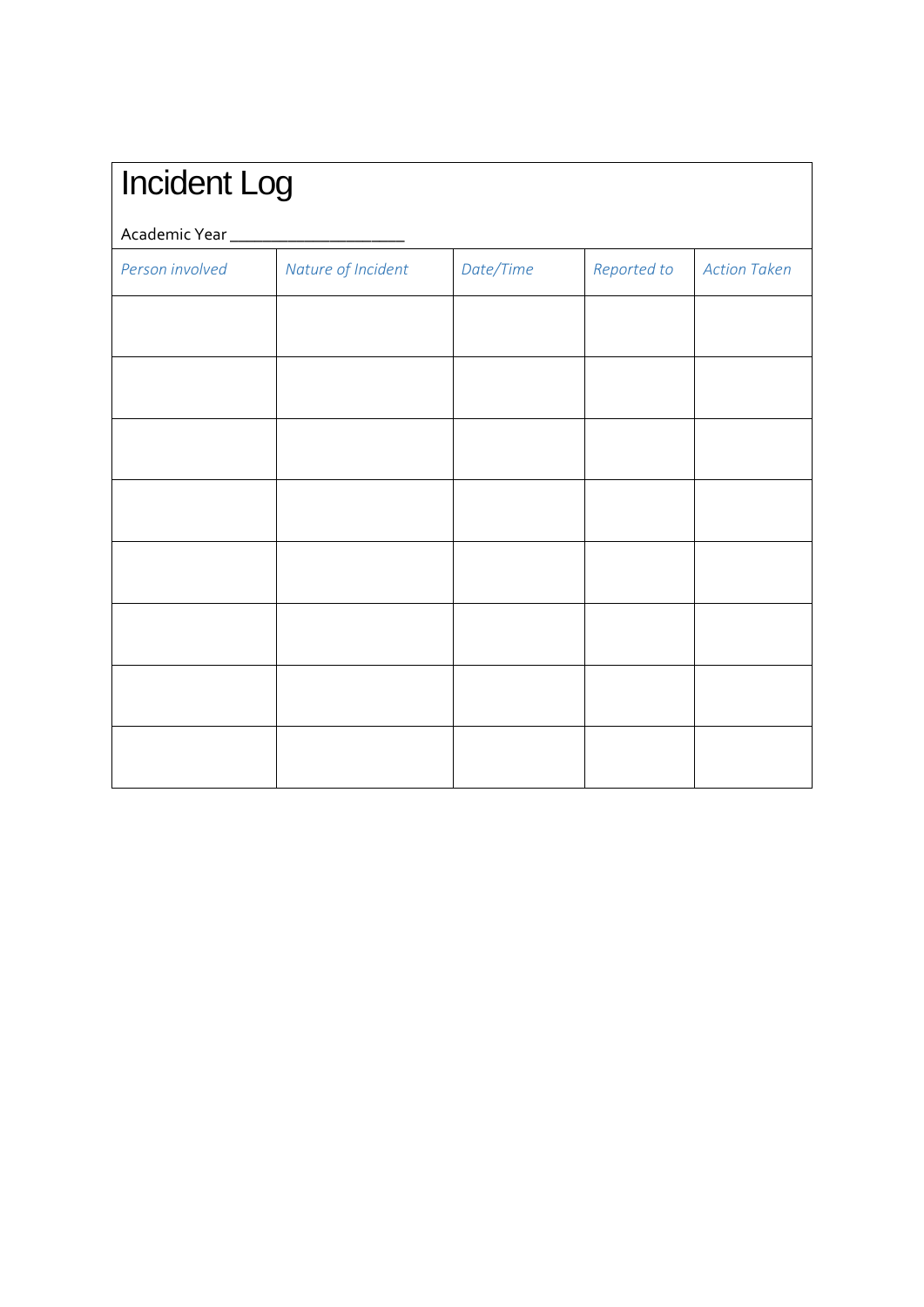| <b>Training Log</b> |                                                |              |      |                |  |
|---------------------|------------------------------------------------|--------------|------|----------------|--|
|                     |                                                |              |      |                |  |
| last 12 months      | Relevant training the Identified Training Need | To be met by | Cost | Review<br>Date |  |
|                     |                                                |              |      |                |  |
|                     |                                                |              |      |                |  |
|                     |                                                |              |      |                |  |
|                     |                                                |              |      |                |  |
|                     |                                                |              |      |                |  |
|                     |                                                |              |      |                |  |
|                     |                                                |              |      |                |  |
|                     |                                                |              |      |                |  |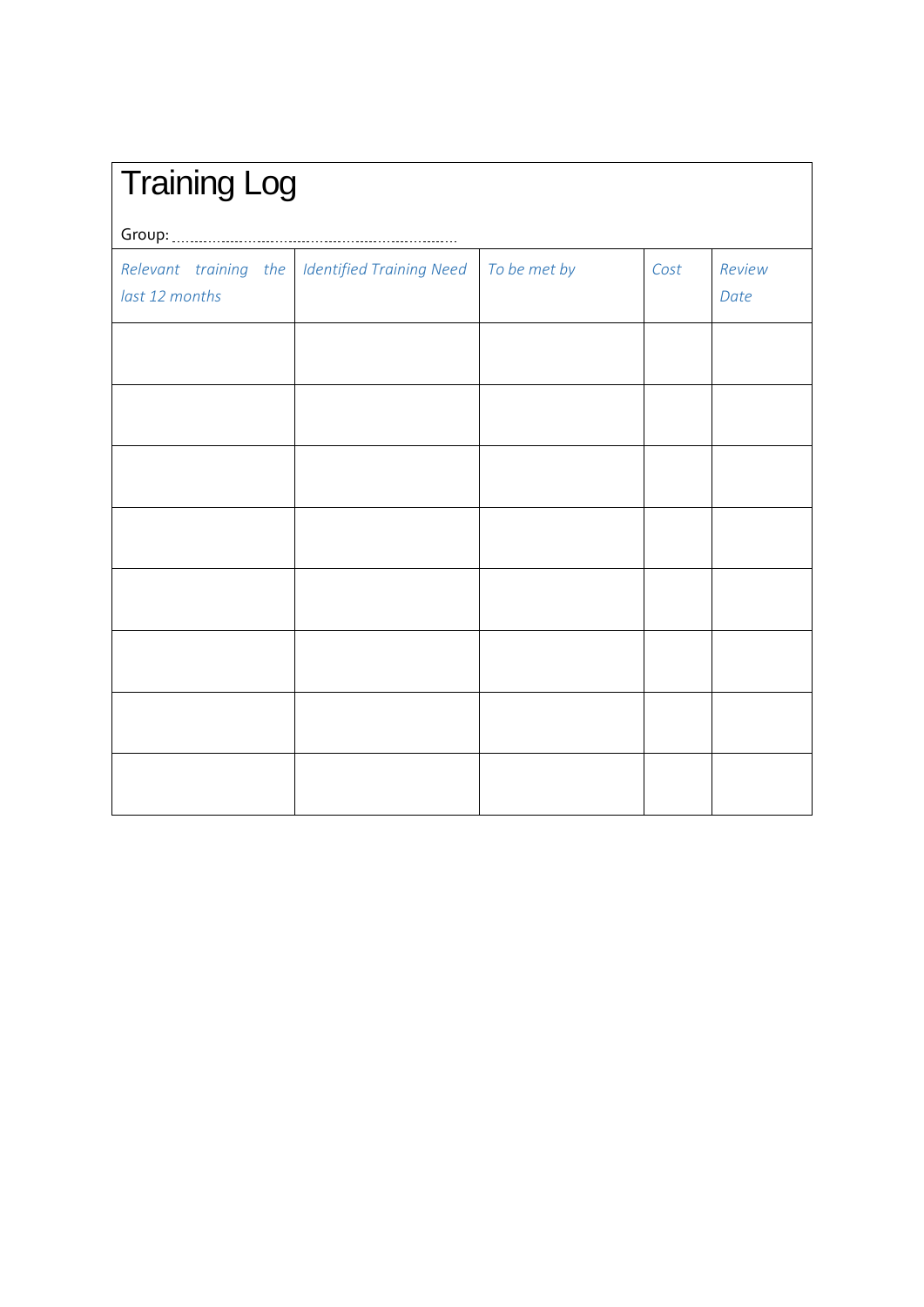# Elston Hall MAT Technical Security Policy (including filtering and passwords)

#### Introduction

Effective technical security depends not only on technical measures, but also on appropriate policies and procedures and on good user education and training. The school will be responsible for ensuring that the *school infrastructure / network* is as safe and secure as is reasonably possible and that:

- users can only access data to which they have right of access
- no user should be able to access another's files (other than that allowed for monitoring purposes within the school's policies).
- access to personal data is securely controlled in line with the school's personal data policy
- logs are maintained of access by users and of their actions while users of the system
- there is effective quidance and training for users
- there are regular reviews and audits of the safety and security of school computer systems
- there is oversight from senior leaders and these have impact on policy and practice.

If the *school / academy* has a managed ICT service provided by an outside contractor, it is the responsibility of the school to ensure that the managed service provider carries out all the online safety measures that might otherwise be carried out by the *school / academy* itself (as suggested below). It is also important that the managed service provider is fully aware of the *school / academy* Online Safety Policy / Acceptable Use Agreements). The *school / academy* should also check their Local Authority / Academy Group / other relevant body policies / guidance on these technical issues.

#### Responsibilities

The management of technical security will be the responsibility of (insert title) (schools will probably choose the Network Manager / Technical Staff / Head of Computing or other relevant responsible person)

#### Technical Security

#### Policy statements

The school will be responsible for ensuring that the school infrastructure / network is as safe and secure as is reasonably possible and that policies and procedures approved within this policy are implemented. It will also need to ensure that the relevant people receive guidance and training and will be effective in carrying out their responsibilities: (schools will have very different technical infrastructures and differing views as to how these technical issues will be handled – it is therefore essential that this section is fully discussed by a wide range of staff – technical, educational and administrative staff before these statements are agreed and added to the policy:)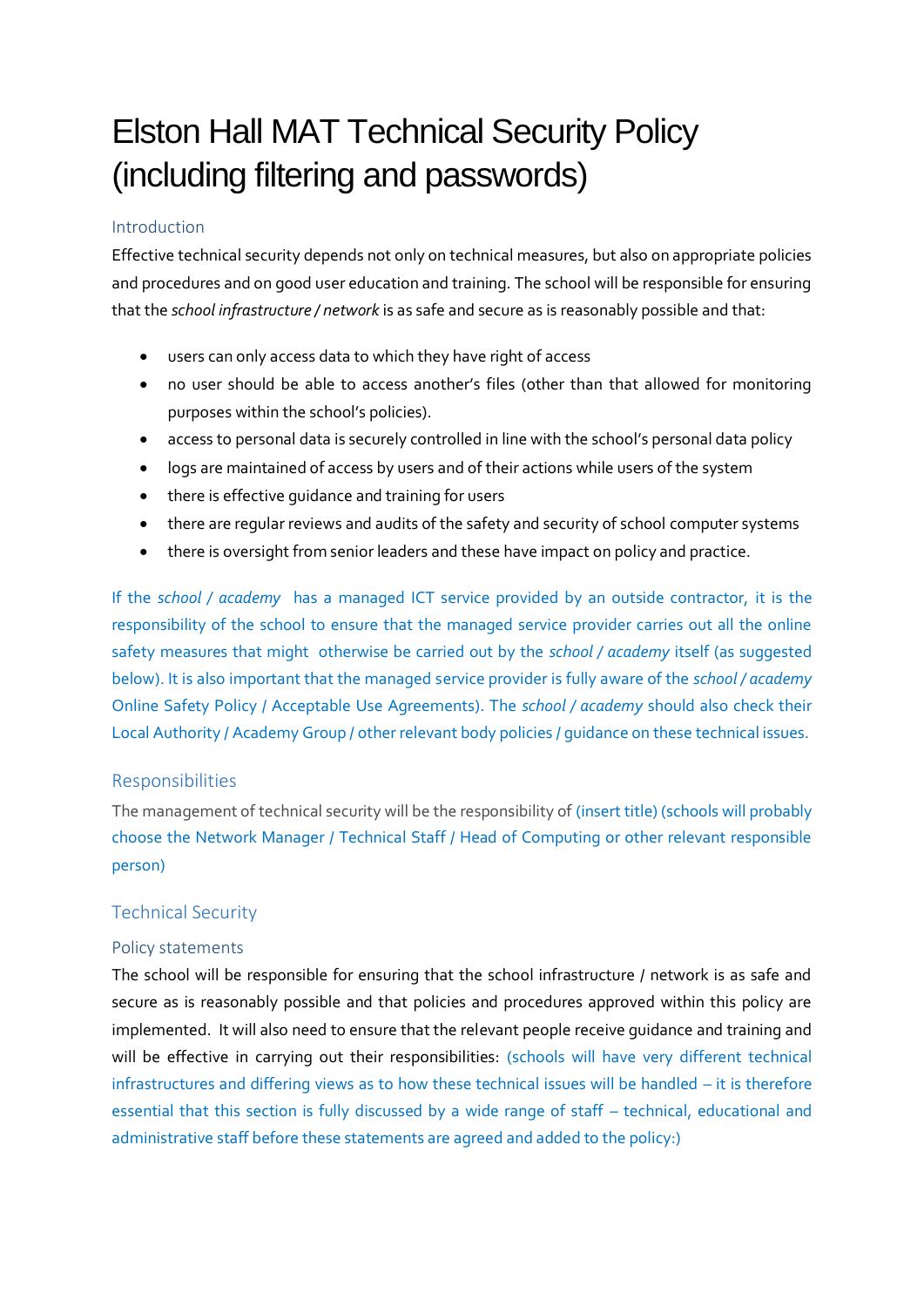- **School / Academy technical systems will be managed in ways that ensure that the school / academy meets recommended technical requirements** (these may be outlined in Local Authority / Academy Group / other relevant body technical / online safety policy and guidance)
- **There will be regular reviews and audits of the safety and security of school academy technical systems**
- **Servers, wireless systems and cabling must be securely located and physical access restricted**
- **Appropriate security measures are in place** (schools may wish to provide more detail) **to protect the servers, firewalls, switches, routers, wireless systems, work stations, mobile devices etc. from accidental or malicious attempts which might threaten the security of the school systems and data.**
- **Responsibilities for the management of technical security are clearly assigned to appropriate and well trained staff** (schools may wish to provide more detail).
- **All users will have clearly defined access rights to school / academy technical systems.** *Details of the access rights available to groups of users will be recorded by the Network Manager / Technical Staff (or other person) and will be reviewed, at least annually, by the Online Safety Group (or other group).*
- Users will be made responsible for the security of their username and password must not allow other users to access the systems using their log on details and must immediately report any suspicion or evidence that there has been a breach of security. *(See Password section below).*
- (Insert name or role) is responsible for ensuring that software licence logs are accurate and up to date and that regular checks are made to reconcile the number of licences purchased against the number of software installations (Inadequate licencing could cause the school to breach the Copyright Act which could result in fines or unexpected licensing costs)
- Mobile device security and management procedures are in place (for school / academy provided devices and / or where mobile devices are allowed access to school systems). (Schools / academies may wish to add details of the mobile device security procedures that are in use).
- School / academy technical staff regularly monitor and record the activity of users on the school technical systems and users are made aware of this in the Acceptable Use Agreement. (schools / academies may wish to add details of the monitoring programmes that are used).
- *Remote management tools are used by staff to control workstations and view users activity*
- *An appropriate system is in place* (to be described) *for users to report any actual / potential technical incident to the Online Safety Coordinator / Network Manager / Technician (or other relevant person, as agreed).*
- An agreed policy is in place (to be described) for the provision of temporary access of "quests" (e.g. trainee teachers, supply teachers, visitors) onto the school system.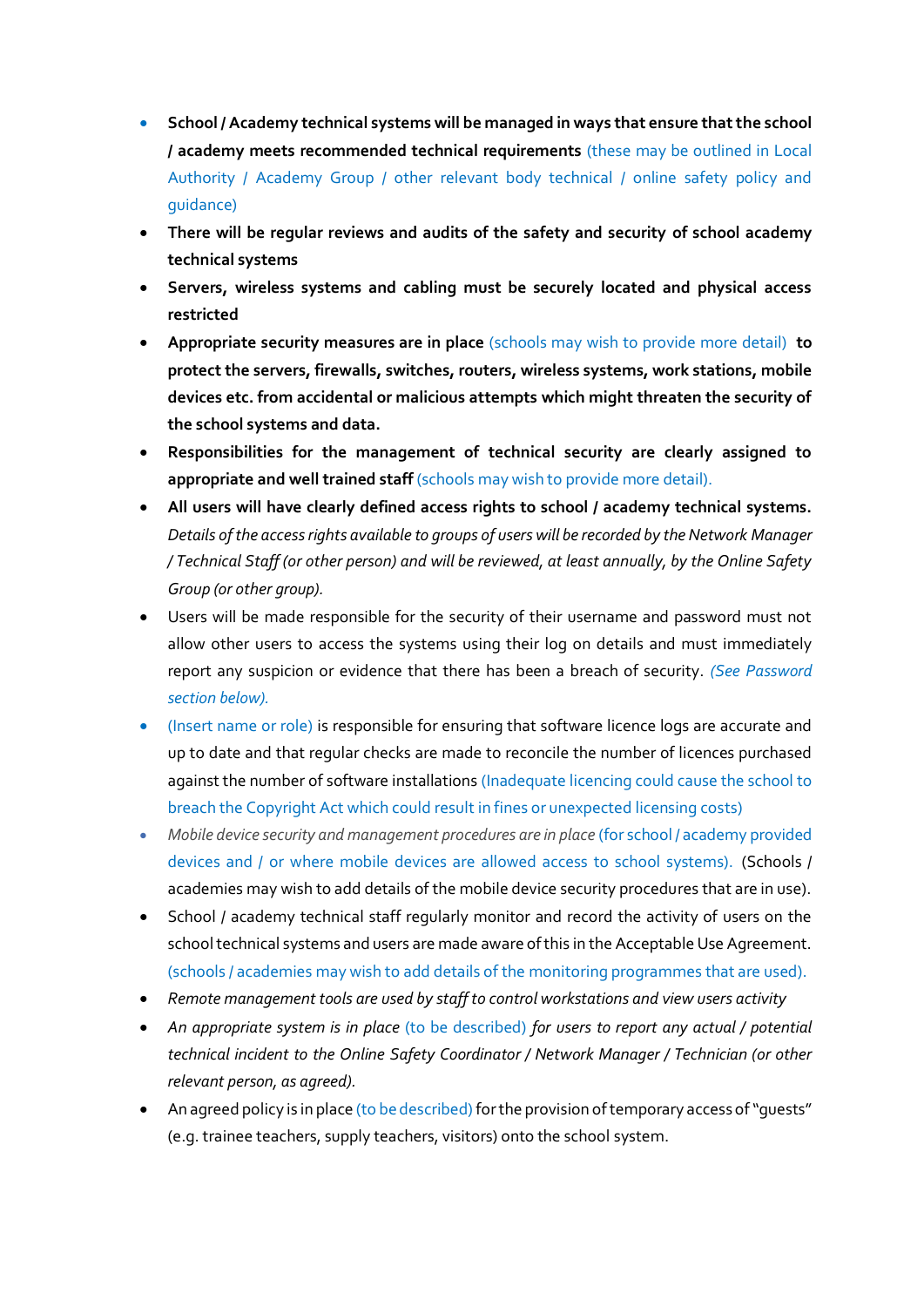- *An agreed policy is in place* (to be described) *regarding the downloading of executable files and the installation of programmes on school devices by users*
- *An agreed policy is in place* (to be described) *regarding the extent of personal use that users (staff / students / pupils / community users) and their family members are allowed on school devices that may be used out of school.*
- *An agreed policy is in place* (to be described) *regarding the use of removable media (eg memory sticks / CDs / DVDs) by users on school devices.* (see School Personal Data Policy Template in the appendix for further detail)
- *The school infrastructure and individual workstations are protected by up to date software to protect against malicious threats from viruses, worms, trojans etc*
- *Personal data cannot be sent over the internet or taken off the school site unless safely encrypted or otherwise secured*. (see School Personal Data Policy Template in the appendix for further detail)

#### Password Security

A safe and secure username / password system is essential if the above is to be established and will apply to all school technical systems, including networks, devices, email and Virtual Learning Environment (VLE). Where sensitive data is in use – particularly when accessed on laptops / tablets – schools may wish to use more secure forms of authentication e.g. two factor authentication such as the use of hardware tokens and if so should add a relevant section in the policy. Where this is adopted, the policy should state clearly that such items as hardware tokens must be stored separately from the laptop when in transit – to avoid both being lost / stolen together.

#### Policy Statements

- All users will have clearly defined access rights to school technical systems and devices. Details of the access rights available to groups of users will be recorded by the Network Manager (or other person) and will be reviewed, at least annually, by the Online Safety Group (or other group).
- **All school / academy networks and systems will be protected by secure passwords that are regularly changed**
- **The "master / administrator" passwords for the school / academy systems, used by the technical staff must also be available to the** *Headteacher / Principal* **or other nominated senior leader and kept in a secure place eg school safe. Consideration should also be given to using two factor authentication for such accounts**. (A school / academy should never allow one user to have sole administrator access)
- All users (adults and young people) will have responsibility for the security of their username and password must not allow other users to access the systems using their log on details and must immediately report any suspicion or evidence that there has been a breach of security.
- *Passwords for new users, and replacement passwords for existing users will be allocated by xxxxx (insert title) (schools may wish to have someone other than the school's technical staff*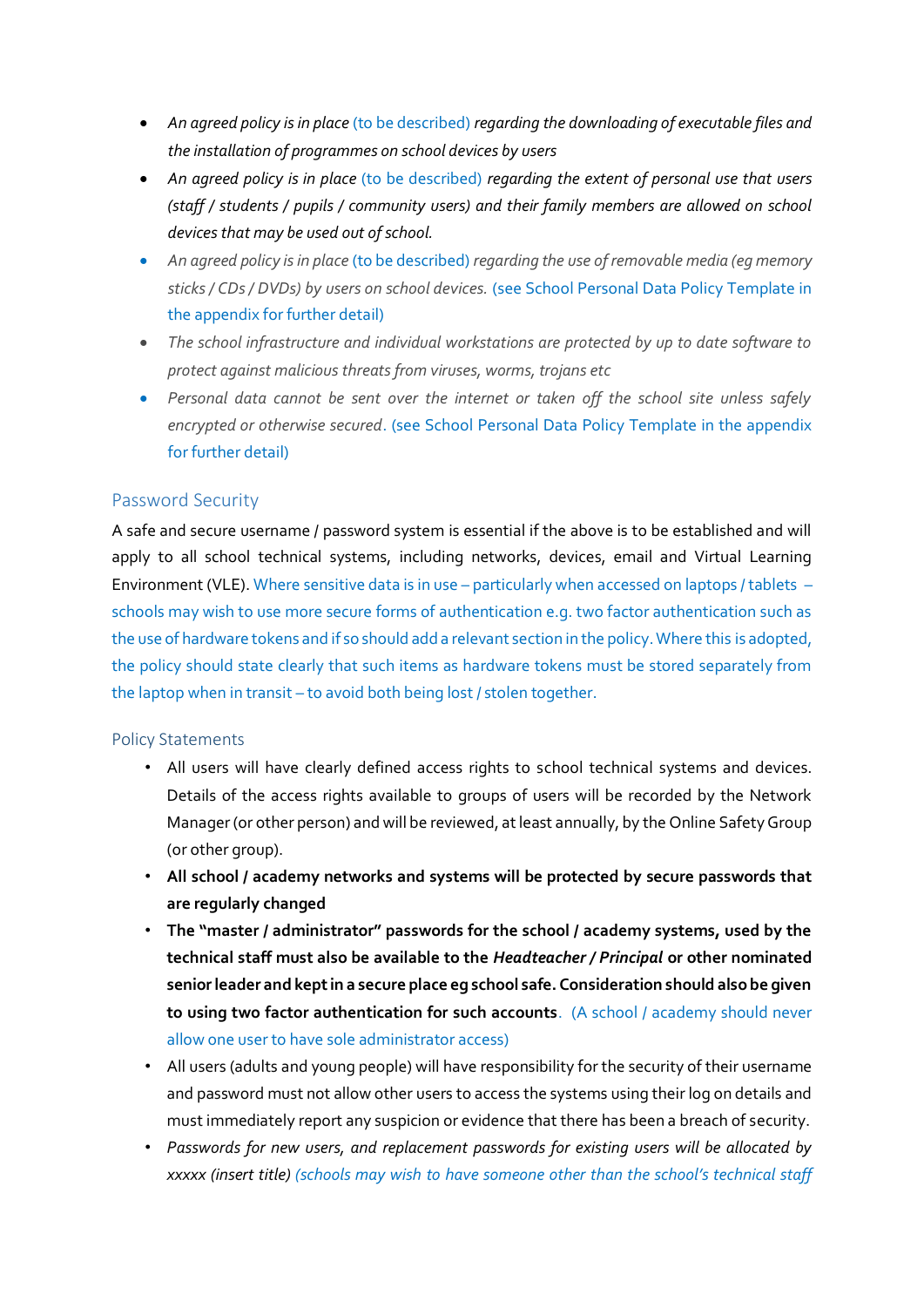*carrying out this role eg an administrator who is easily accessible to users). Any changes carried out must be notified to the manager of the password security policy (above). Or:*

- *Passwords for new users and replacement passwords for existing users will be issued through an automated process*(to be described)
- Users will change their passwords at regular intervals as described in the staff and student / *pupil sections below* (The level of security required may vary for staff and student / pupil accounts and the sensitive nature of any data accessed through that account)
- *Where passwords are set / changed manually requests for password changes should be authenticated by (the responsible person) to ensure that the new password can only be passed to the genuine user* (the school will need to decide how this can be managed – possibly by requests being authorised by a line manager for a request by a member of staff or by a member of staff for a request by a pupil / student)

#### Staff Passwords

- **All staff users will be provided with a username and password** by (insert name or title / automated process) who / which will keep an up to date record of users and their usernames.
- the password should be a minimum of 8 characters long and must include three of uppercase character, lowercase character, number, special characters
- *must not include proper names or any other personal information about the user that might be known by others*
- *the account should be "locked out" following six successive incorrect log-on attempts*
- *temporary passwords e.g. used with new user accounts or when users have forgotten their passwords, shall be enforced to change immediately upon the next account log-on*
- *passwords shall not be displayed on screen, and shall be securely hashed (use of one-way encryption)*
- *passwords should be different for different accounts, to ensure that other systems are not put at risk if one is compromised and should be different for systems used inside and outside of school*
- should be changed at least every 60 to 90 days (Some organisations require changes each month / / 6 weeks. The frequency should depend on the nature of the account and how sensitive / damaging loss of data would be. It would be reasonable to require staff password changes more frequently that student / pupil password changes)
- should not re-used for 6 months and be significantly different from previous passwords created by the same user*. The last four passwords cannot be re-used*.

#### Student / Pupil Passwords

Primary schools will need to decide at which point they will allocate individual usernames and passwords to pupils. They may choose to use class log-ins for KS1 (though increasingly children are using their own passwords to access programmes). *Schools / academies* need to be aware of the risks associated with not being able to identify any individual who may have infringed the rules set out in the policy and the AUP. Use by pupils in this way should always be supervised and members of staff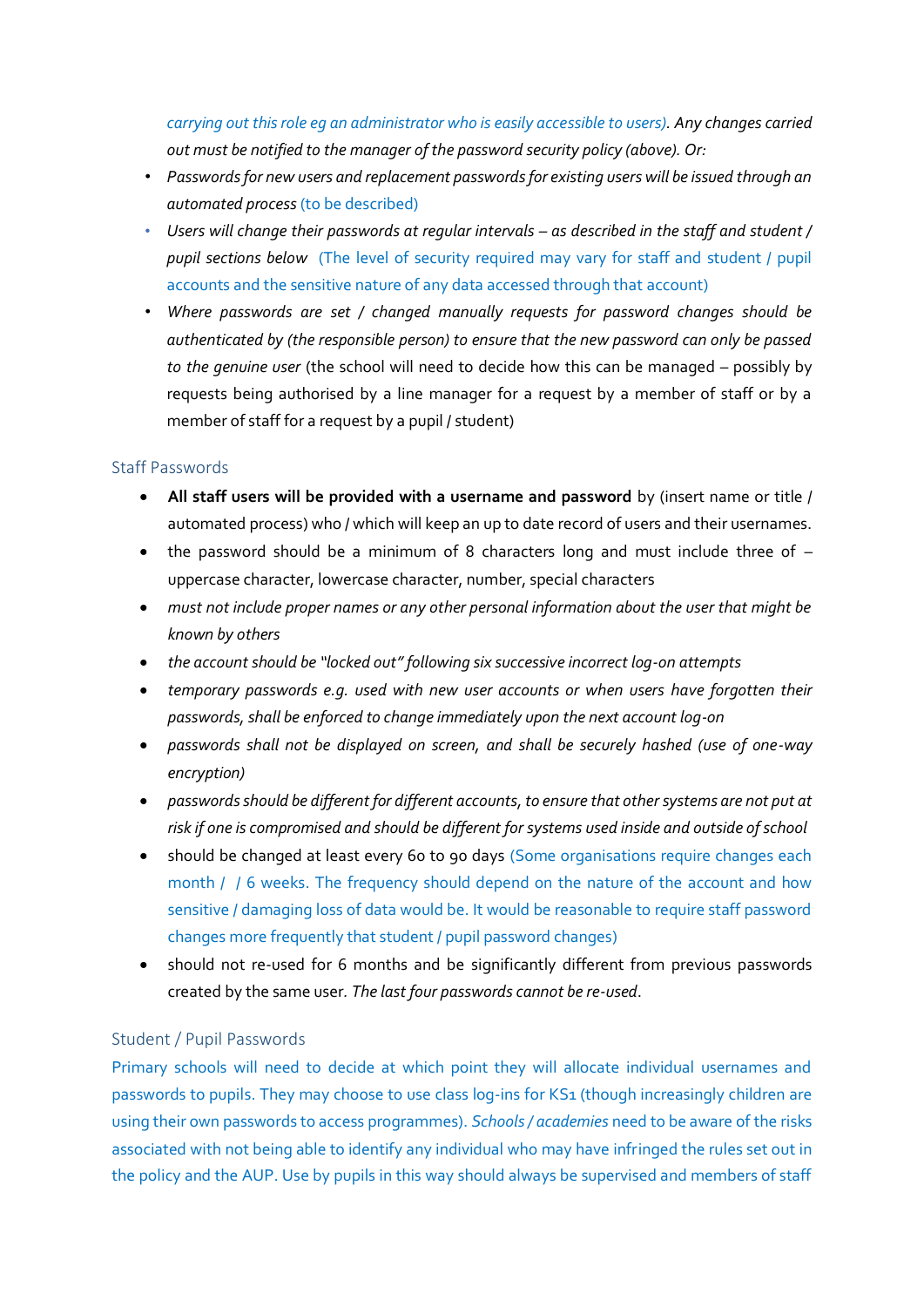should never use a class log on for their own network / internet access. Schools / Academies should also consider the implications of using whole class log-ons when providing access to learning environments and applications, which may be used outside school.

- **All users** (at KS2 and above) **will be provided with a username and password** by (insert name or title / automated routine) who / which will keep an up to date record of users and their usernames.
- *Users will be required to change their password every (insert period).*
- Students / pupils will be taught the importance of password security
- The complexity (i.e. minimum standards) will be set with regards to the cognitive ability of the children. *(to be described)*

Schools / academies may wish to add to this list for all or some students / pupils any of the relevant policy statements from the staff section above.

#### Training / Awareness

It is essential that users should be made aware of the need for keeping passwords secure, and the risks attached to unauthorised access / data loss. This should apply to even the youngest of users, even if class log-ins are being used.

Members of staff will be made aware of the school's password policy:

- at induction
- through the school's online safety policy and password security policy
- through the Acceptable Use Agreement

Pupils / students will be made aware of the school's password policy:

- in lessons (the school / academy should describe how this will take place)
- **•** through the Acceptable Use Agreement

#### Audit / Monitoring / Reporting / Review

The responsible person (insert title) will ensure that full records (manual or automated) are kept of:

- User Ids and requests for password changes
- *User log-ins*
- *Security incidents related to this policy*

#### Filtering

#### Introduction

The filtering of internet content provides an important means of preventing users from accessing material that is illegal or is inappropriate in an educational context. The filtering system cannot,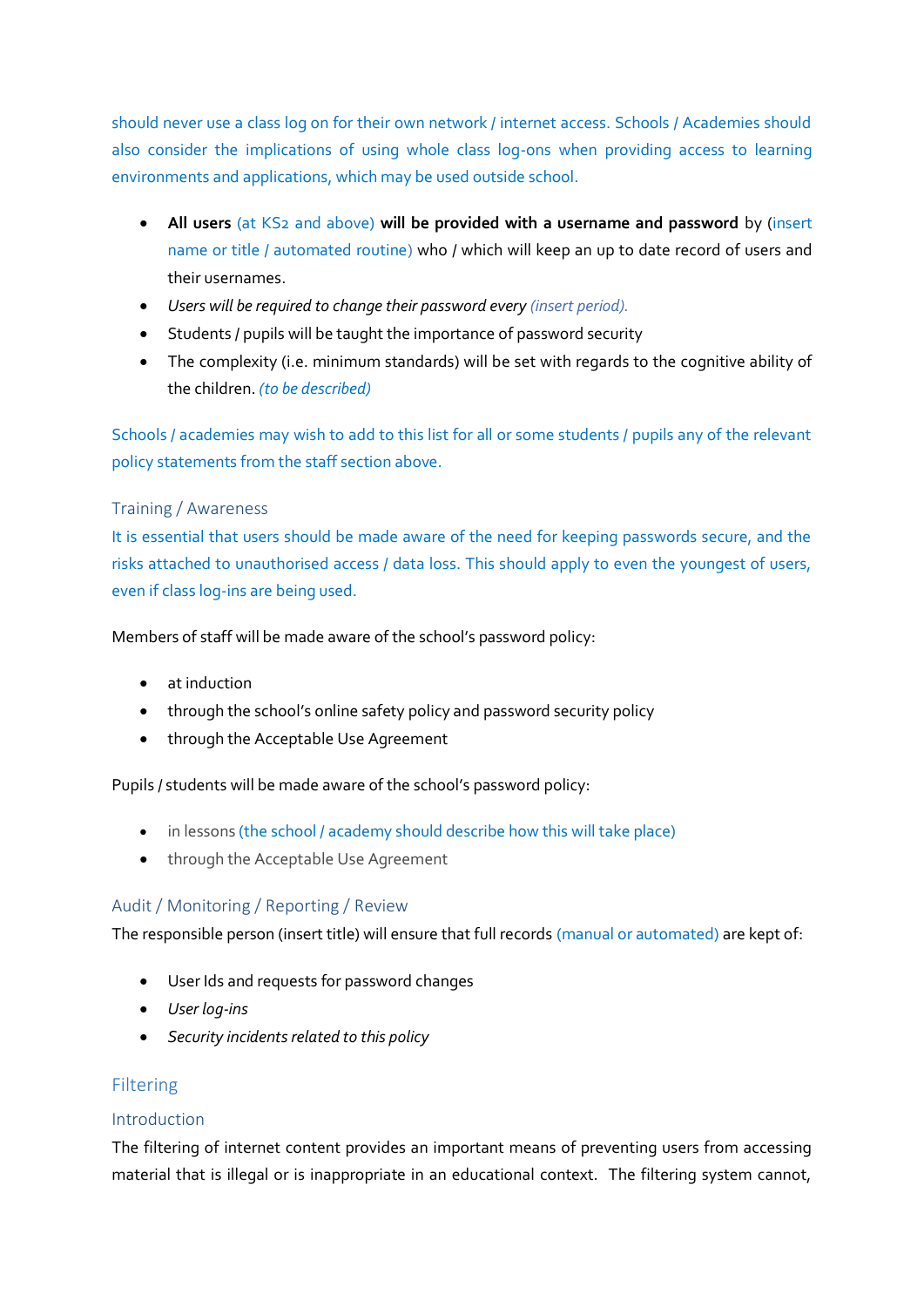however, provide a 100% guarantee that it will do so, because the content on the web changes dynamically and new technologies are constantly being developed. It is important, therefore, to understand that filtering is only one element in a larger strategy for online safety and acceptable use. It is important that the school has a filtering policy to manage the associated risks and to provide preventative measures which are relevant to the situation in this school.

Many users are not aware of the flexibility provided by many filtering services at a local level for schools / academies. Where available, schools / academies should use this flexibility to meet their learning needs and reduce some of the frustrations occasionally felt by users who wish to maximise the use of the new technologies.

Schools / academies need to consider carefully the issues raised and decide:

- Whether they will use the provided filtering service without change or to allow flexibility for sites to be added or removed from the filtering list for their organisation
- Whether to introduce differentiated filtering for different groups / ages of users
- Whether to remove filtering controls for some internet use (e.g. social networking sites) at certain times of the day or for certain users
- Who has responsibility for such decisions and the checks and balances put in place
- What other system and user monitoring systems will be used to supplement the filtering system and how these will be used

#### Responsibilities

The responsibility for the management of the school's filtering policy will be held by (insert title). They will manage the school filtering, in line with this policy and will keep records / logs of changes and of breaches of the filtering systems.

To ensure that there is a system of checks and balances and to protect those responsible, changes to the school filtering service must (schools should choose their relevant responses):

- **be logged in change control logs**
- **be reported to a second responsible person** (insert title):
- *either... be reported to and authorised by a second responsible person prior to changes being made* (recommended)
- *or... be reported to a second responsible person* (insert title) *every X weeks / months in the form of an audit of the change control logs*
- *be reported to the Online Safety Group every X weeks / months in the form of an audit of the change control logs*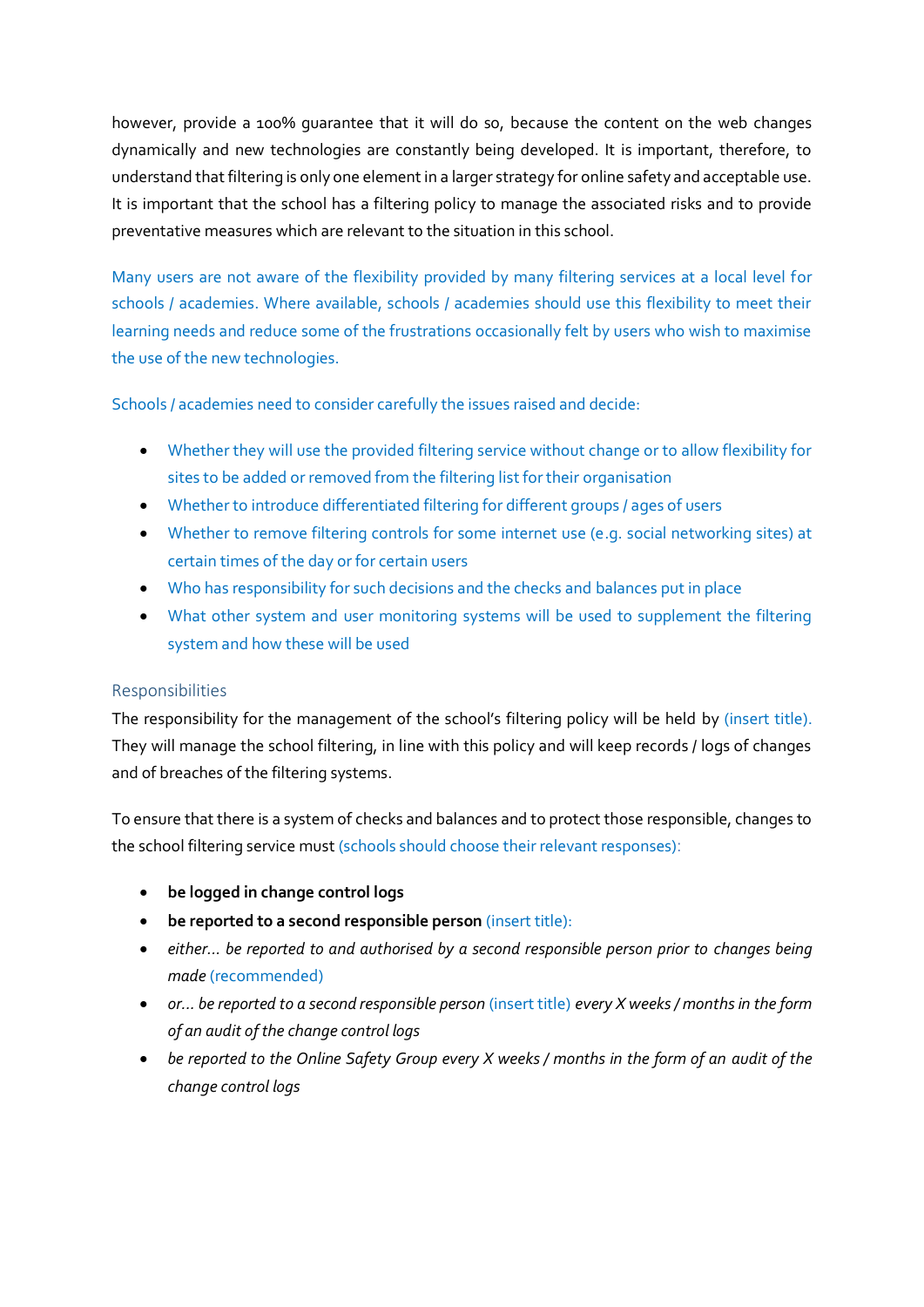All users have a responsibility to report immediately to (insert title) any infringements of the school's filtering policy of which they become aware or any sites that are accessed, which they believe should have been filtered.

Users must not attempt to use any programmes or software that might allow them to bypass the filtering / security systems in place to prevent access to such materials.

#### Policy Statements

Internet access is filtered for all users. Differentiated internet access is available for staff and customised filtering changes are managed by the school. Illegal content is filtered by the broadband or filtering provider by actively employing the Internet Watch Foundation CAIC list and other illegal content lists . Filter content lists are regularly updated and internet use is logged and frequently monitored. The monitoring process alerts the school to breaches of the filtering policy, which are then acted upon. There is a clear route for reporting and managing changes to the filtering system. Where personal mobile devices are allowed internet access through the school network, filtering will be applied that is consistent with school practice.

- *Either - The school / academy maintains and supports the managed filtering service provided by the Internet Service Provider* (or other filtering service provider)
- *Or – The school / academy manages its own filtering service* (n.b. If a school / academy decides to remove the external filtering and replace it with another internal filtering system, this should be clearly explained in the policy and evidence provided that the Headteacher / Principal would be able to show, in the event of any legal issue that the school was able to meet its statutory requirements to ensure the safety of staff / students / pupils)
- *The school has provided enhanced / differentiated user-level filtering through the use of the*  (insert name) *filtering programme. (allowing different filtering levels for different ages / stages and different groups of users – staff / pupils / students etc.)*
- *In the event of the technical staff needing to switch off the filtering for any reason, or for any user, this must be logged and carried out by a process that is agreed by the Headteacher / Principal (or other nominated senior leader).*
- *Mobile devices that access the school / academy internet connection (whether school / academy or personal devices) will be subject to the same filtering standards as other devices on the school systems*
- *Any filtering issues should be reported immediately to the filtering provider.*
- *Requests from staff for sites to be removed from the filtered list will be considered by the technical staff* (insert name or title) (nb an additional person should be nominated – to ensure protection for the Network Manager or any other member of staff, should any issues arise re unfiltered access). *If the request is agreed, this action will be recorded and logs of such actions shall be reviewed regularly by the Online Safety Group.*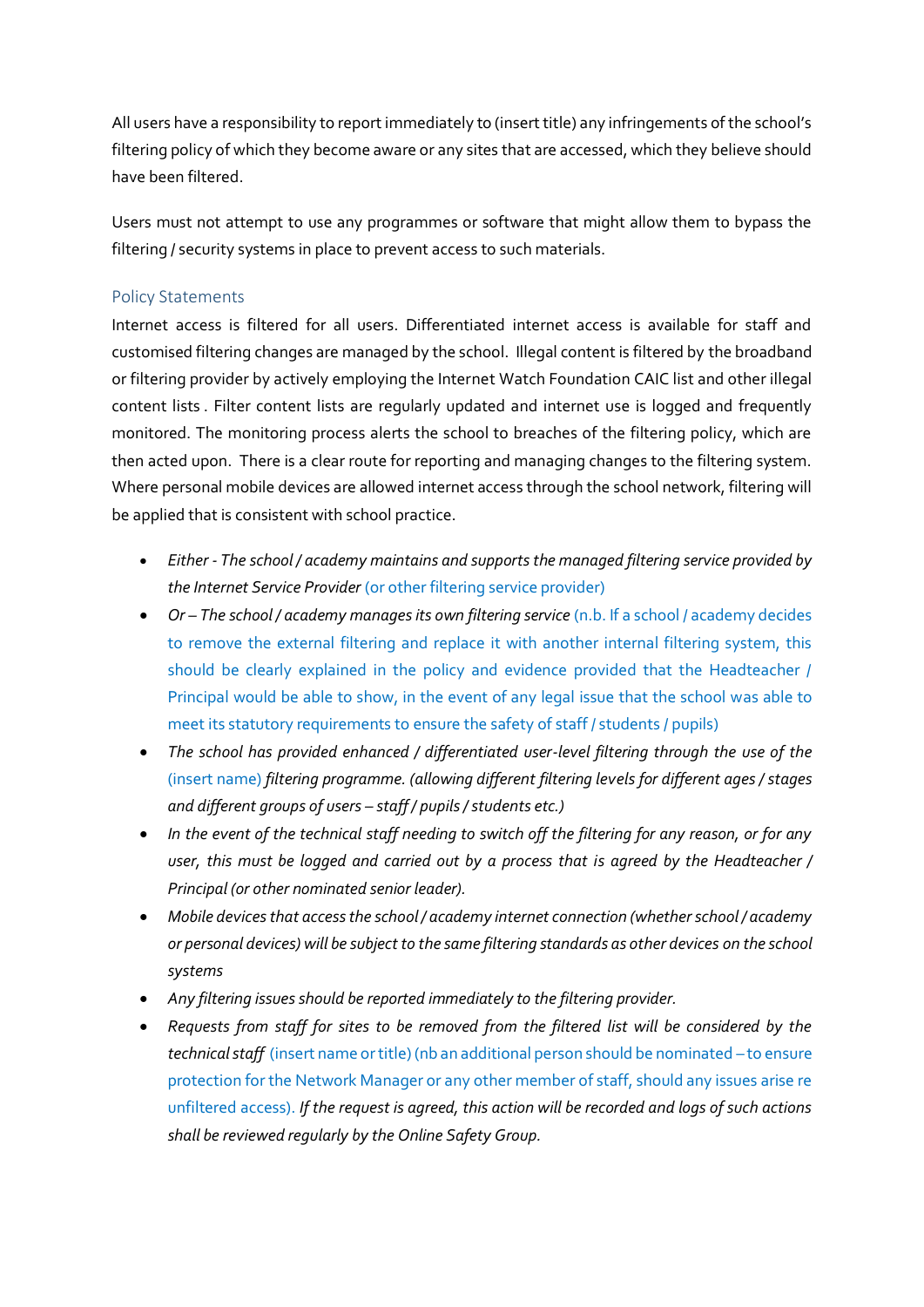#### Education / Training / Awareness

*Pupils / students* will be made aware of the importance of filtering systems through the online safety education programme (schools may wish to add details). They will also be warned of the consequences of attempting to subvert the filtering system.

Staff users will be made aware of the filtering systems through: (amend as relevant)

- the Acceptable Use Agreement
- induction training
- staff meetings, briefings, Inset.

Parents will be informed of the school's filtering policy through the Acceptable Use Agreement and through online safety awareness sessions / newsletter etc. (amend as relevant)

#### Changes to the Filtering System

In this section the school should provide a detailed explanation of:

- how, and to whom, users may request changes to the filtering (whether this is carried out in school or by an external filtering provider)
- the grounds on which they may be allowed or denied (schools may choose to allow access to some sites eg social networking sites for some users, at some times, or for a limited period of time. There should be strong educational reasons for changes that are agreed).
- how a second responsible person will be involved to provide checks and balances (preferably this will be at the time of request, but could be retrospectively through inspection of records / audit of logs)
- any audit / reporting system

Users who gain access to, or have knowledge of others being able to access, sites which they feel should be filtered (or unfiltered) should report this in the first instance to (insert title) who will decide whether to make school level changes (as above).

#### Monitoring

Some schools / academies supplement their filtering systems with additional monitoring systems. If this is the case, schools / academies should include information in this section, including – if they wish – details of internal or commercial systems that are in use. They should also ensure that users are informed that monitoring systems are in place.

No filtering system can guarantee 100% protection against access to unsuitable sites. The school will therefore monitor the activities of users on the school network and on school equipment as indicated in the School Online Safety Policy and the Acceptable Use Agreement. *Monitoring will take place as follows:* (details should be inserted if the school / academy so wishes).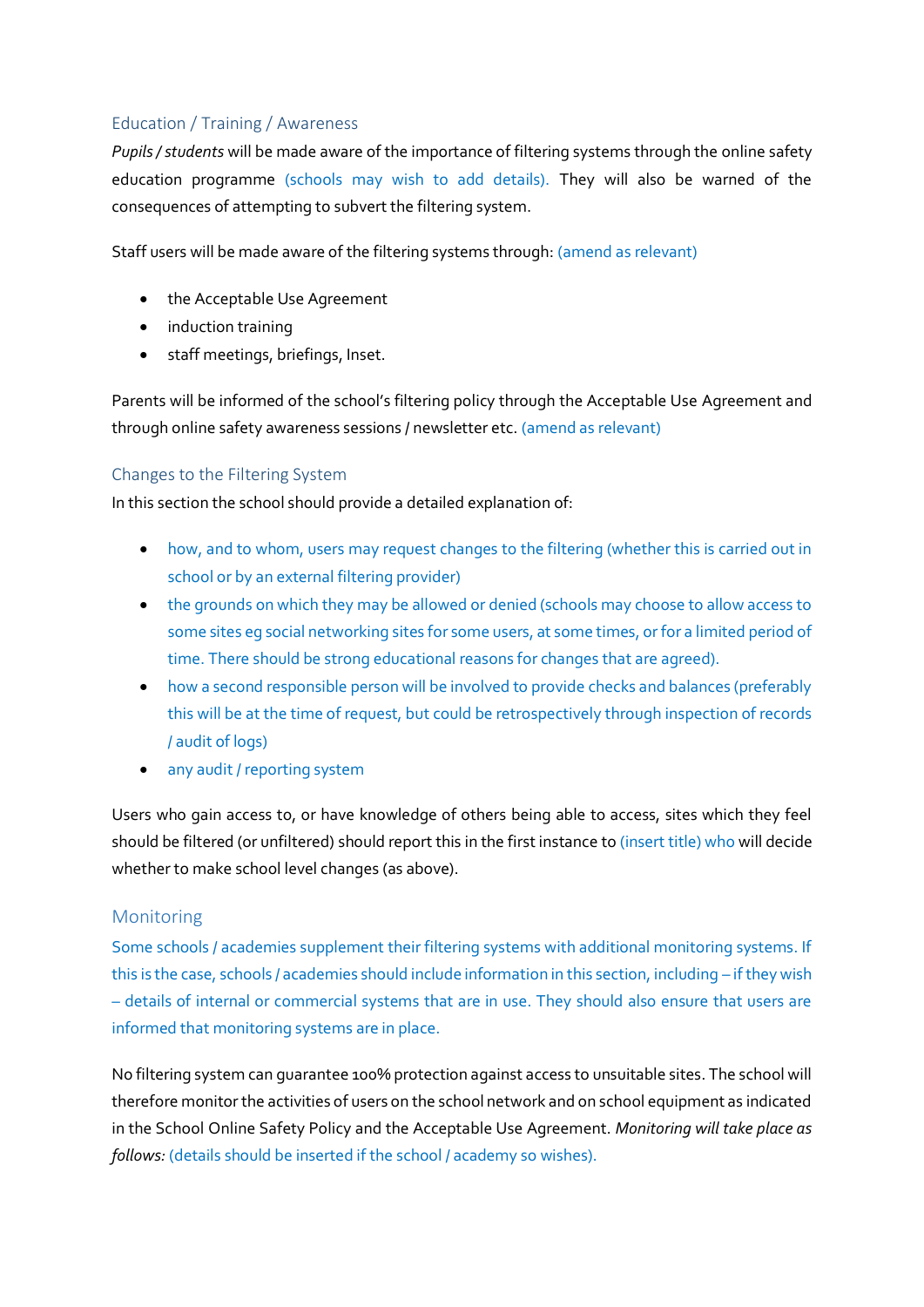#### Audit / Reporting

Logs of filtering change controls and of filtering incidents will be made available to: (schools should amend as relevant)

- the second responsible person (insert title)
- Online Safety Group
- Online Safety Governor / Governors committee
- External Filtering provider / Local Authority / Police on request

The filtering policy will be reviewed in the response to the evidence provided by the audit logs of the suitability of the current provision. (The evidence might show a large number of requests to remove the filtering from sites – in which case schools might question whether their current level of filtering is too restrictive for educational purposes. Alternatively, a large number of incidents where users try to subvert the filtering system might suggest that improved monitoring / disciplinary action might be necessary).

#### Further Guidance

Schools / academies may wish to seek further guidance. The following is recommended:

Schools in England (and Wales) are required *"to ensure children are safe from terrorist and extremist material when accessing the internet in school, including by establishing appropriate levels of filtering"* [\(Revised Prevent Duty Guidance: for England and Wales, 2015\)](https://www.gov.uk/government/uploads/system/uploads/attachment_data/file/445977/3799_Revised_Prevent_Duty_Guidance__England_Wales_V2-Interactive.pdf).

Furthermore the Department for Education published [proposed changes](https://www.gov.uk/government/consultations/keeping-children-safe-in-education-proposed-changes) to 'Keeping Children Safe in Education' for consultation in December 2015. Amongst the proposed changes, schools will be obligated to *"ensure appropriate filters and appropriate monitoring systems are in place. Children should not be able to access harmful or inappropriate material from the school or colleges IT system"* however, schools will need to *"be careful that "over blocking" does not lead to unreasonable restrictions as to what children can be taught with regards to online teaching and safeguarding."*

In response UKSIC produced guidance on – information on "[Appropriate Filtering](http://www.saferinternet.org.uk/advice-and-resources/teachers-and-professionals/appropriate-filtering-for-education-settings)"

NEN Technical guidance: [http://www.nen.gov.uk/e-security-managing-and-maintaining-e](http://www.nen.gov.uk/e-security-managing-and-maintaining-e-securitycyber-security-in-schools/)[securitycyber-security-in-schools/](http://www.nen.gov.uk/e-security-managing-and-maintaining-e-securitycyber-security-in-schools/)

Somerset Guidance for schools – this checklist is particularly useful where a school / academy uses external providers for its technical support / security: <https://360safe.org.uk/Files/Documents/Somerset-Questions-for-Technical-Support-v4.aspx>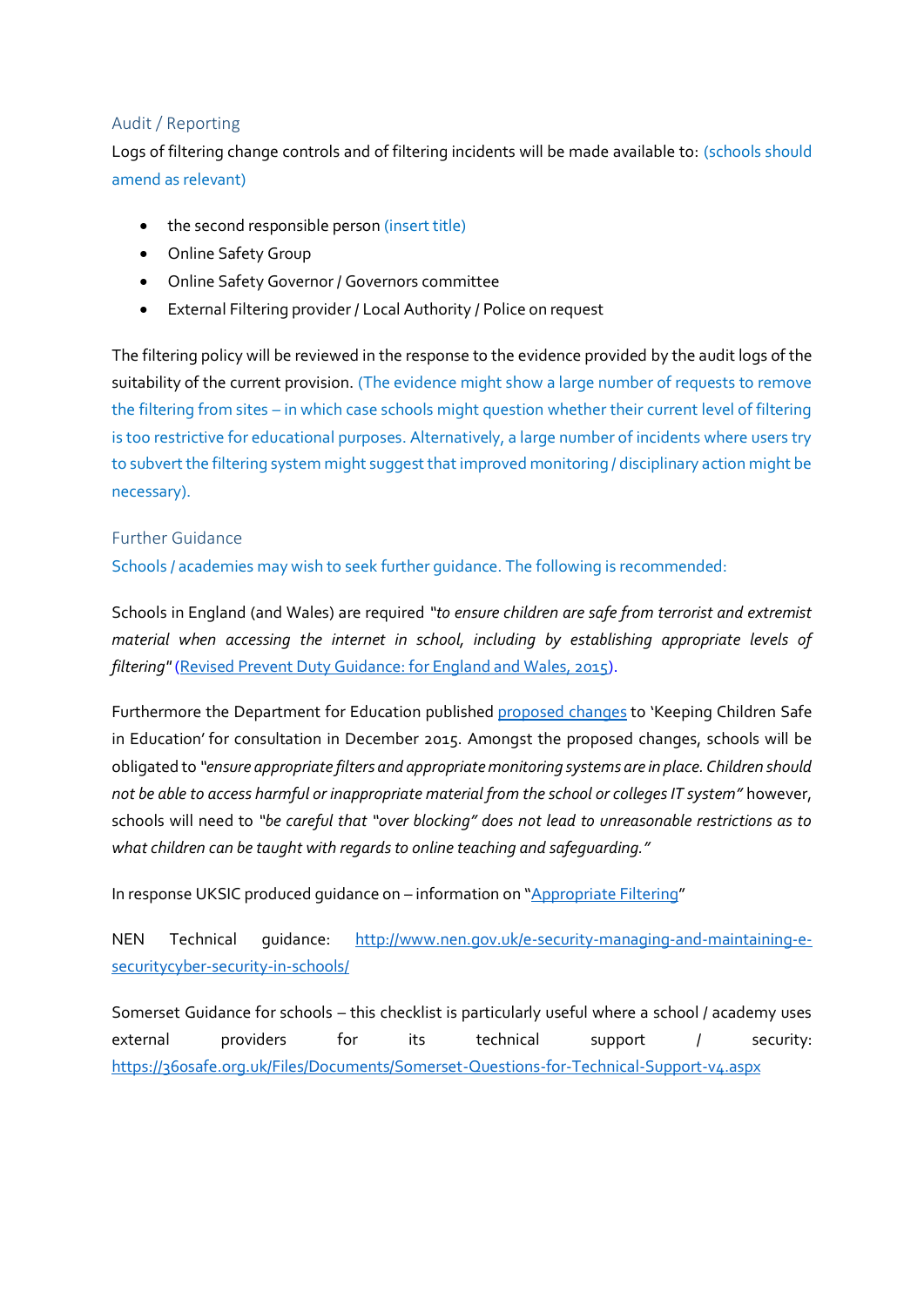# Social Media Policy

Social media (e.g. Facebook, Twitter, LinkedIn) is a broad term for any kind of online platform which enables people to directly interact with each other. However some games, for example Minecraft or World of Warcraft and video sharing platforms such as You Tube have social media elements to them.

*The school* recognises the numerous benefits and opportunities which a social media presence offers. Staff, parents/carers and pupils/students are actively encouraged to find creative ways to use social media. However, there are some risks associated with social media use, especially around the issues of safeguarding, bullying and personal reputation. This policy aims to encourage the safe use of social media by *the school*, its staff, parents, carers and children.

### Scope

**This policy is subject to the school's Codes of Conduct and Acceptable Use Agreements.**

#### **This policy:**

- **Applies to all staff and to all online communications which directly or indirectly, represent the school.**
- **Applies to such online communications posted at any time and from anywhere.**
- Encourages the safe and responsible use of social media through training and education
- *Defines the monitoring of public social media activity pertaining to the school*

The school respects privacy and understands that staff and pupils/students may use social media forums in their private lives. However, personal communications likely to have a negative impact on professional standards and/or the school's reputation are within the scope of this policy.

### **Professional communications are those made through official channels, posted on a school account or using the school name. All professional communications are within the scope of this policy.**

Personal communications are those made via a personal social media accounts. In all cases, where a personal account is used which associates itself with the school or impacts on the school, it must be made clear that the member of staff is not communicating on behalf of the school with an appropriate disclaimer. Such personal communications are within the scope of this policy.

Personal communications which do not refer to or impact upon the school are outside the scope of this policy.

Digital communications with pupils/students are also considered. *Staff may use social media to communicate with learners via a school social media account for teaching and learning purposes but must consider whether this is appropriate and consider the potential implications.*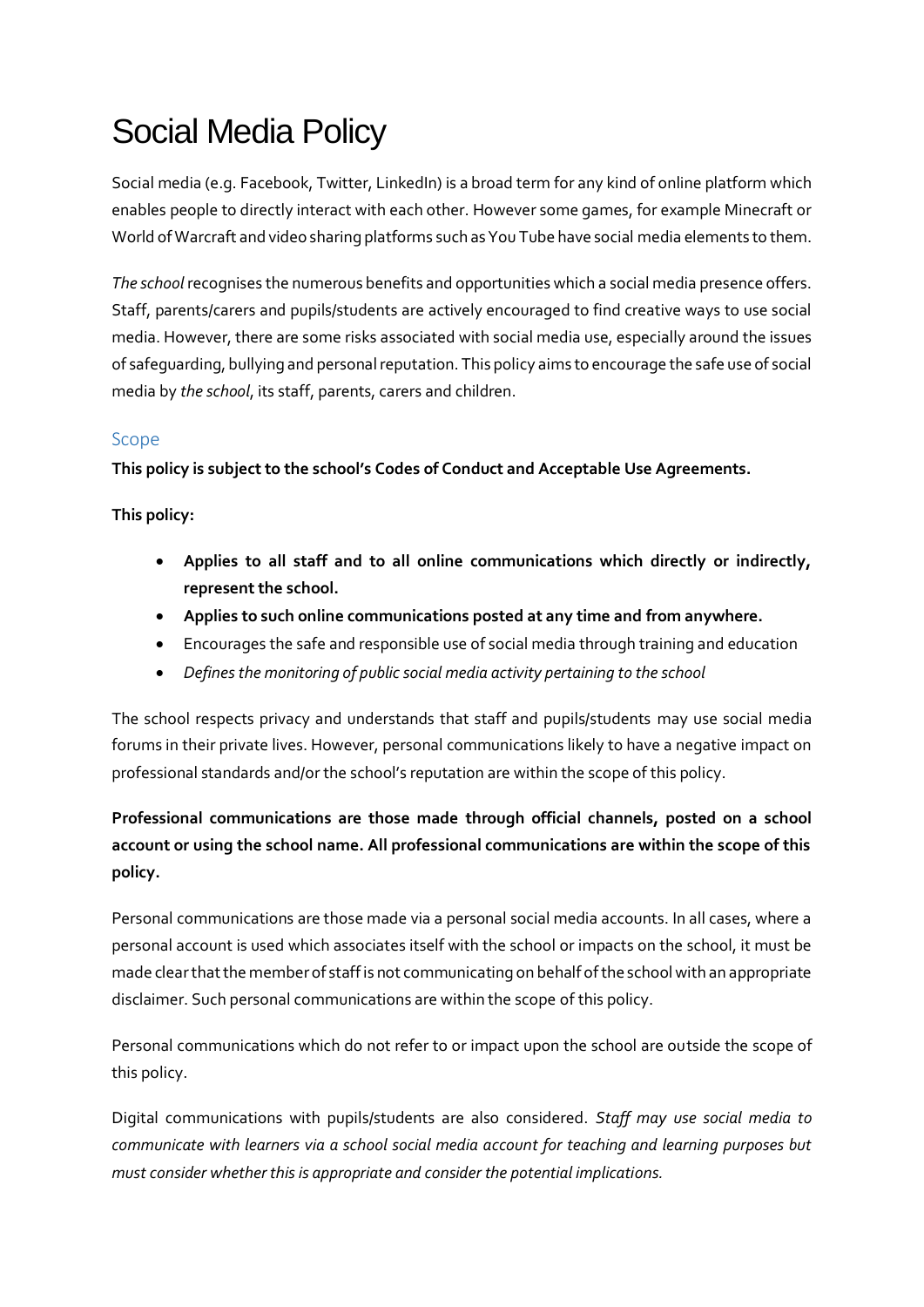#### Organisational control

#### Roles & Responsibilities

- **SLT**
	- o Facilitating training and guidance on Social Media use.
	- o Developing and implementing the Social Media policy
	- o Taking a lead role in investigating any reported incidents.
	- o Making an initial assessment when an incident is reported and involving appropriate staff and external agencies as required.
	- o Receive completed applications for Social Media accounts
	- o Approve account creation

#### **Administrator / Moderator**

- o Create the account following SLT approval
- o Store account details, including passwords securely
- o Be involved in monitoring and contributing to the account
- o Control the process for managing an account after the lead staff member has left the organisation (closing or transferring)
- **Staff**
	- o Know the contents of and ensure that any use of social media is carried out in line with this and other relevant policies
	- o Attending appropriate training
	- o Regularly monitoring, updating and managing content he/she has posted via school accounts
	- o Adding an appropriate disclaimer to personal accounts when naming the school

#### Process for creating new accounts

The school community is encouraged to consider if a social media account will help them in their work, e.g. a history department Twitter account, or a "Friends of the school" Facebook page. Anyone wishing to create such an account must present a business case to the School Leadership Team which covers the following points:-

- The aim of the account
- The intended audience
- How the account will be promoted
- Who will run the account (at least two staff members should be named)
- Will the account be open or private/closed

Following consideration by the SLT an application will be approved or rejected. In all cases, the SLT must be satisfied that anyone running a social media account on behalf of the school has read and understood this policy and received appropriate training. This also applies to anyone who is not directly employed by the school, including volunteers or parents.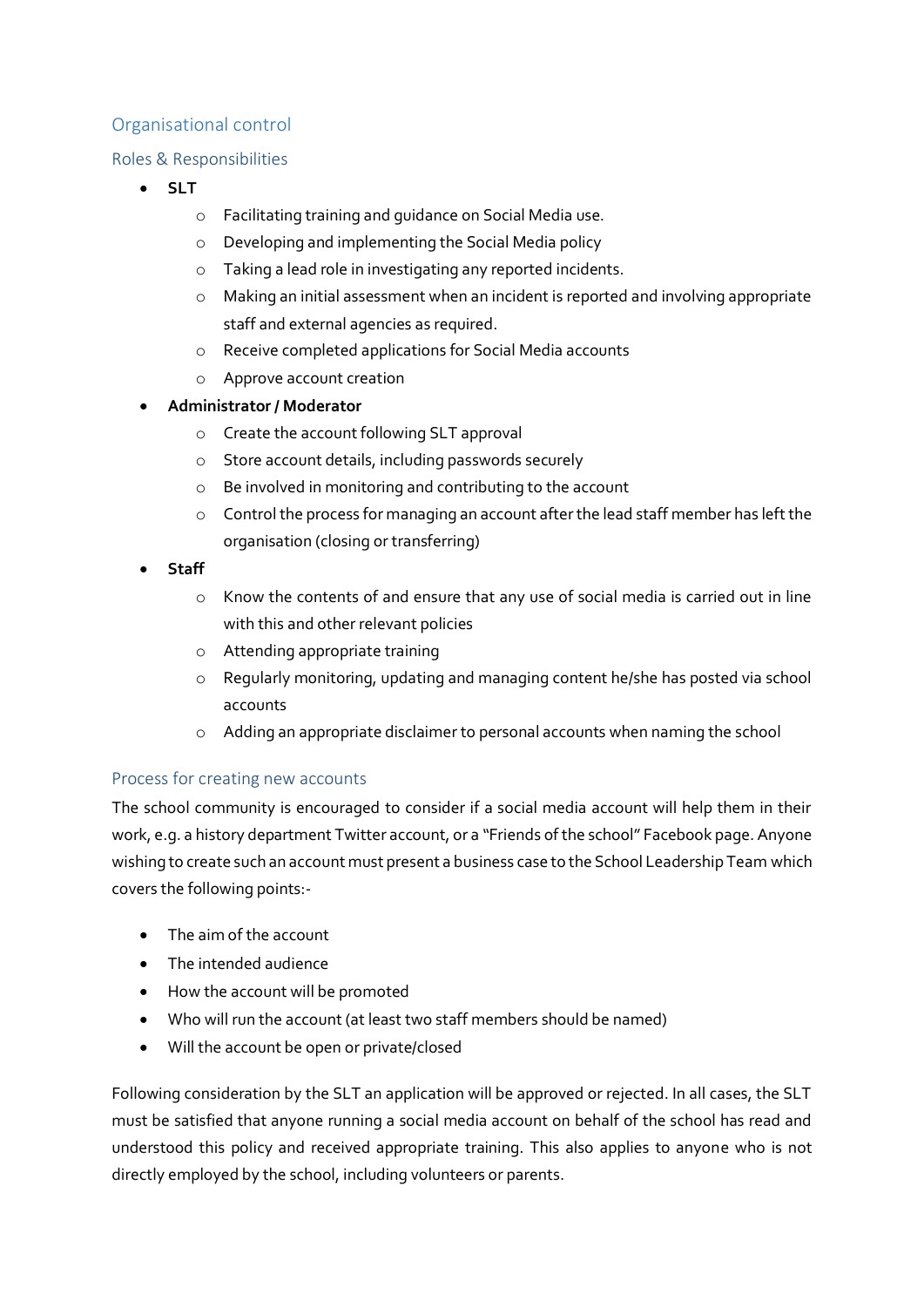#### Monitoring

**School accounts must be monitored regularly and frequently** (preferably 7 days a week, including during holidays). Any comments, queries or complaints made through those accounts must be responded to within 24 hours (or on the next working day if received at a weekend) even if the response is only to acknowledge receipt. Regular monitoring and intervention is essential in case a situation arises where bullying or any other inappropriate behaviour arises on a school social media account.

#### Behaviour

- **The school requires that all users using social media adhere to the standard of behaviour as set out in this policy and other relevant policies.**
- **Digital communications by staff must be professional and respectful at all times and in accordance with this policy**. Staff will not use social media to infringe on the rights and privacy of others or make ill-considered comments or judgments about staff. School social media accounts must not be used for personal gain. Staff must ensure that confidentiality is maintained on social media even after they leave the employment of the school.
- Users must declare who they are in social media posts or accounts. Anonymous posts are discouraged in relation to school activity.
- If a journalist makes contact about posts made using social media staff must follow the school media policy before responding.
- Unacceptable conduct, (e.g. defamatory, discriminatory, offensive, harassing content or a breach of data protection, confidentiality, copyright) will be considered extremely seriously by the school and will be reported as soon as possible to a relevant senior member of staff, and escalated where appropriate.
- The use of social media by staff while at work may be monitored, in line with school policies. *The school permits reasonable and appropriate access to private social media sites. However, where excessive use is suspected, and considered to be interfering with relevant duties, disciplinary action may be taken*
- The school will take appropriate action in the event of breaches of the social media policy. Where conduct is found to be unacceptable, the school will deal with the matter internally. Where conduct is considered illegal, the school will report the matter to the police and other relevant external agencies, and may take action according to the disciplinary policy.

#### Legal considerations

- **Users of social media should consider the copyright of the content they are sharing and, where necessary, should seek permission from the copyright holder before sharing.**
- **Users must ensure that their use of social media does not infringe upon relevant data protection laws, or breach confidentiality.**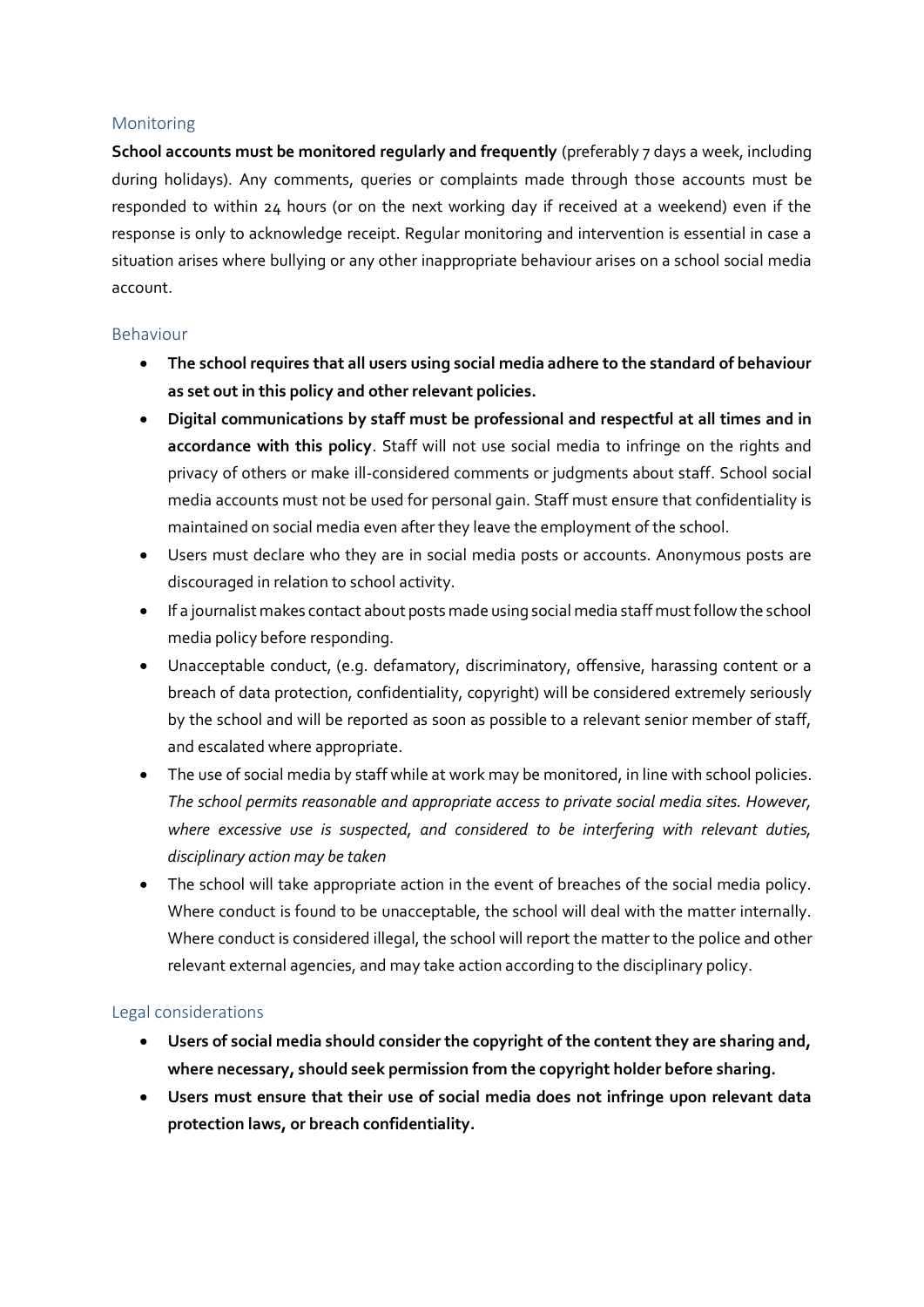#### Handling abuse

- When acting on behalf of the school, handle offensive comments swiftly and with sensitivity.
- If a conversation turns and becomes offensive or unacceptable, school users should block, report or delete other users or their comments/posts and should inform the audience exactly why the action was taken
- If you feel that you or someone else is subject to abuse by colleagues through use of a social networking site, then this action must be reported using the agreed school protocols.

#### Tone

The tone of content published on social media should be appropriate to the audience, whilst retaining appropriate levels of professional standards. Key words to consider when composing messages are:

- **•** Engaging
- Conversational
- **•** Informative
- Friendly (on certain platforms, e.g. Facebook)

#### Use of images

School use of images can be assumed to be acceptable, providing the following guidelines are strictly adhered to.

- **Permission to use any photos or video recordings should be sought in line with the school's digital and video images policy**. If anyone, for any reason, asks not to be filmed or photographed then their wishes should be respected.
- **Under no circumstances should staff share or upload student pictures online other than via school owned social media accounts**
- Staff should exercise their professional judgement about whether an image is appropriate to share on school social media accounts. Students should be appropriately dressed, not be subject to ridicule and must not be on any school list of children whose images must not be published.
- If a member of staff inadvertently takes a compromising picture which could be misconstrued or misused, they must delete it immediately.

#### Personal use

- **Staff**
	- o Personal communications are those made via a personal social media accounts. In all cases, where a personal account is used which associates itself with the school or impacts on the school, it must be made clear that the member of staff is not communicating on behalf of the school with an appropriate disclaimer. Such personal communications are within the scope of this policy.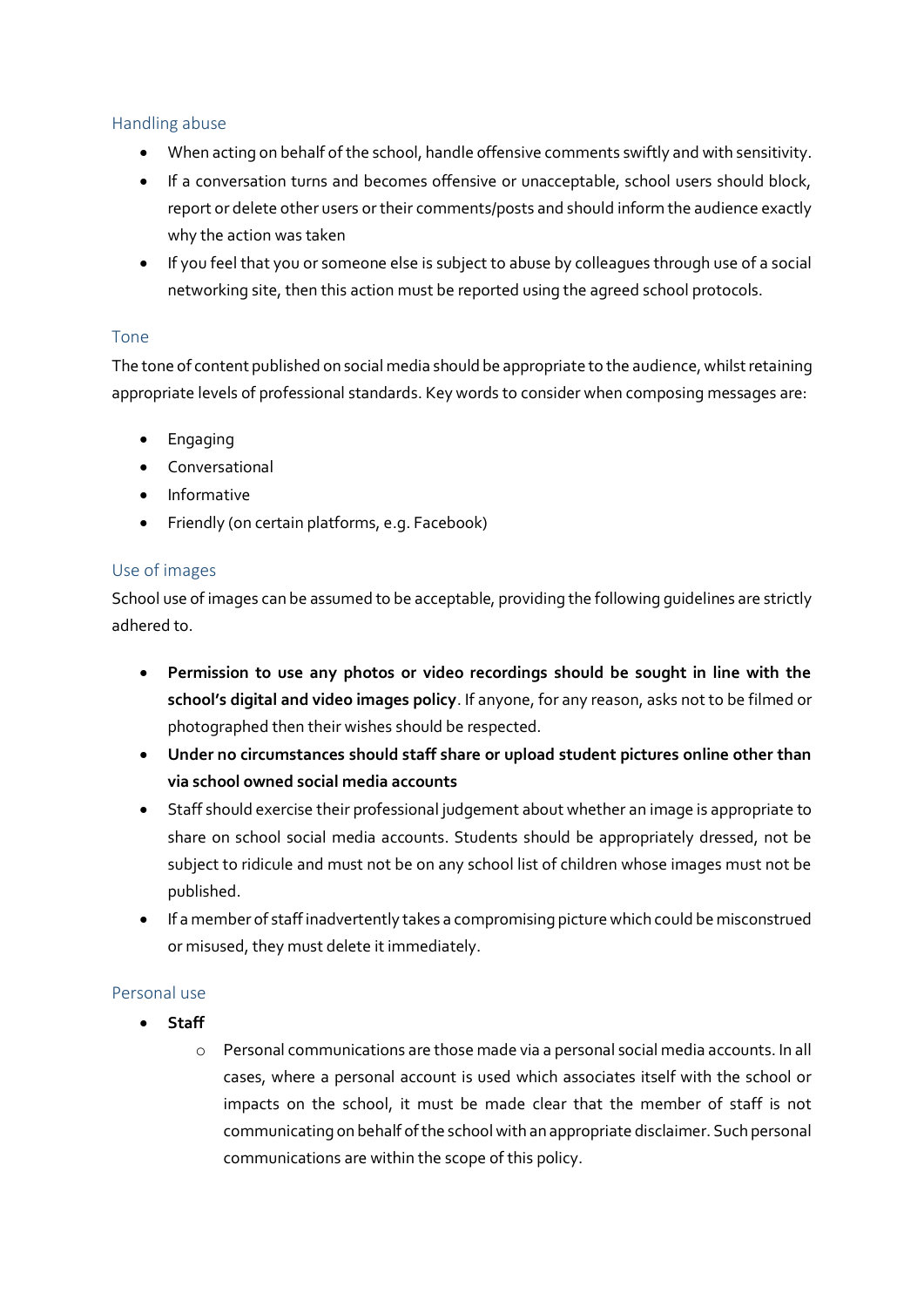- o Personal communications which do not refer to or impact upon the school are outside the scope of this policy.
- o Where excessive personal use of social media in school is suspected, and considered to be interfering with relevant duties, disciplinary action may be taken
- o *The school permits reasonable and appropriate access to private social media sites.*
- **Pupil/Students**
	- o **Staff are not permitted to follow or engage with current or prior pupils/students of the school on any personal social media network account.**
	- o The school's education programme should enable the pupils/students to be safe and responsible users of social media.
	- o Pupils/students are encouraged to comment or post appropriately about the school. Any offensive or inappropriate comments will be resolved by the use of the school's behaviour policy
- **Parents/Carers**
	- o **If parents/carers have access to a school learning platform where posting or commenting is enabled, parents/carers will be informed about acceptable use.**
	- o The school has an active parent/carer education programme which supports the safe and positive use of social media. This includes information on the website.
	- o Parents/Carers are encouraged to comment or post appropriately about the school. In the event of any offensive or inappropriate comments being made, the school will ask the parent/carer to remove the post and invite them to discuss the issues in person. If necessary, refer parents to the school's complaints procedures.

#### Monitoring posts about the school

- As part of active social media engagement, it is considered good practice to pro-actively monitor the Internet for public postings about the school.
- The school should effectively respond to social media comments made by others according to a defined policy or process.

### Appendix

Managing your personal use of Social Media:

- "Nothing" on social media is truly private
- Social media can blur the lines between your professional and private life. Don't use the school logo and/or branding on personal accounts
- Check your settings regularly and test your privacy
- Keep an eye on your digital footprint
- Keep your personal information private
- Regularly review your connections keep them to those you want to be connected to
- When posting online consider; Scale, Audience and Permanency of what you post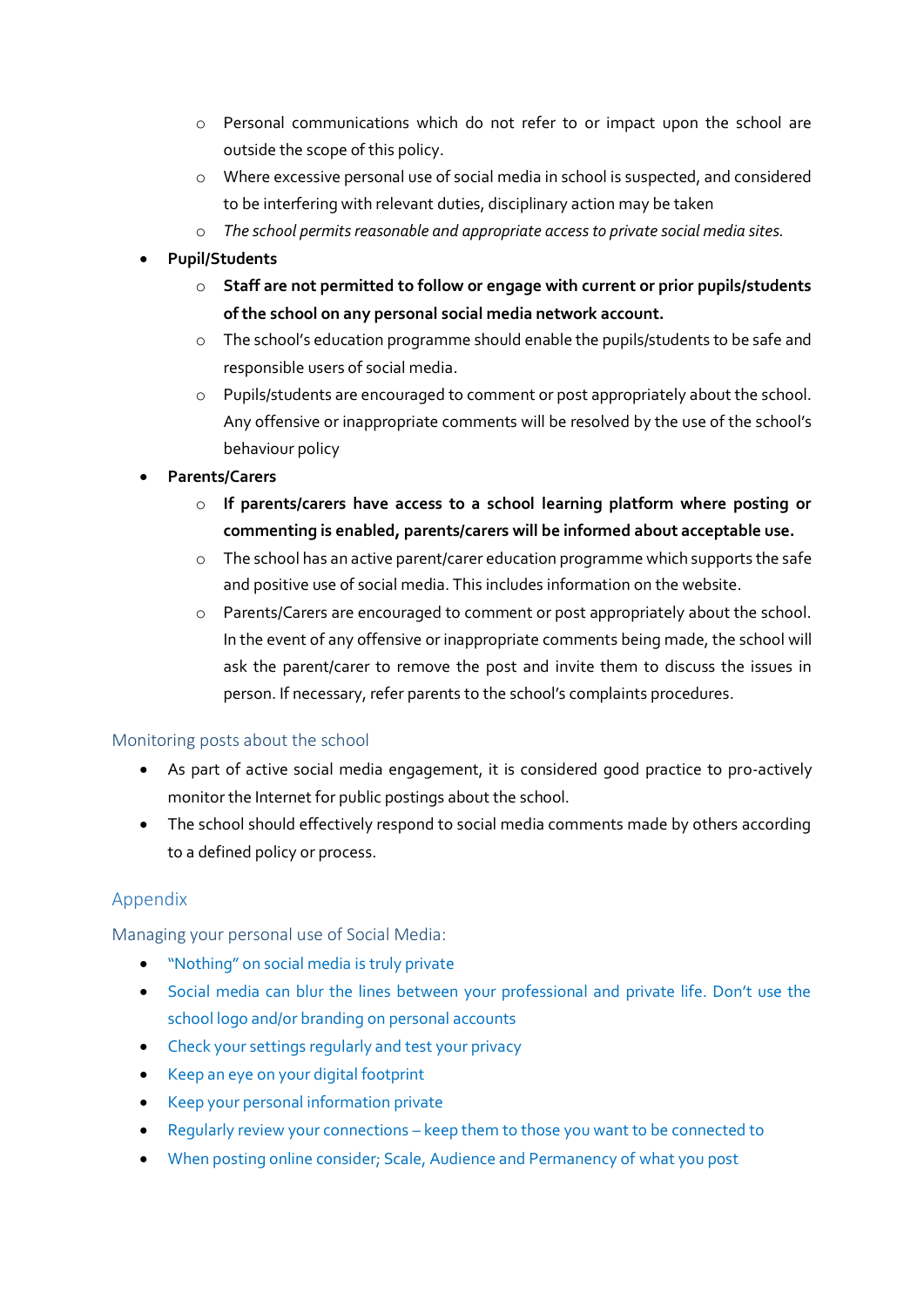- **If you want to criticise, do it politely.**
- Take control of your images do you want to be tagged in an image? What would children or parents say about you if they could see your images?
- Know how to report a problem

#### Managing school social media accounts

#### **The Do's**

- Check with a senior leader before publishing content that may have controversial implications for the school
- Use a disclaimer when expressing personal views
- Make it clear who is posting content
- Use an appropriate and professional tone
- Be respectful to all parties
- Ensure you have permission to 'share' other peoples' materials and acknowledge the author
- Express opinions but do so in a balanced and measured manner
- Think before responding to comments and, when in doubt, get a second opinion
- Seek advice and report any mistakes using the school's reporting process
- Consider turning off tagging people in images where possible

#### **The Don'ts**

- Don't make comments, post content or link to materials that will bring the school into disrepute
- Don't publish confidential or commercially sensitive material
- Don't breach copyright, data protection or other relevant legislation
- Consider the appropriateness of content for any audience of school accounts, and don't link to, embed or add potentially inappropriate content
- Don't post derogatory, defamatory, offensive, harassing or discriminatory content
- Don't use social media to air internal grievances

#### Acknowledgements

With thanks to Rob Simmonds of Well Chuffed Comms [\(wellchuffedcomms.com\)](http://wellchuffedcomms.com/) and Chelmsford College for allowing the use of their policies in the creation of this policy.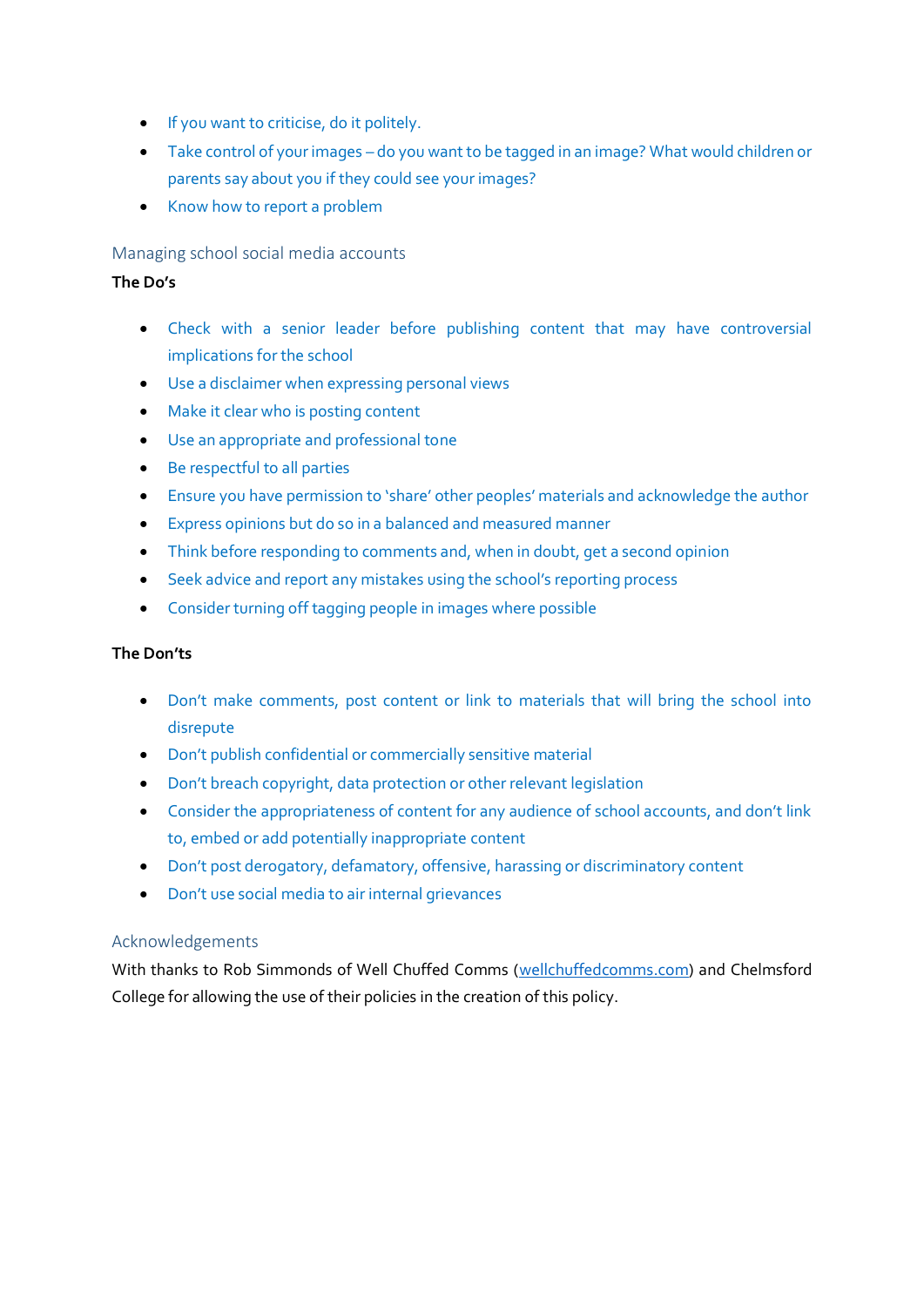# Legislation

Schools should be aware of the legislative framework under which this Online Safety Policy template and guidance has been produced. It is important to note that in general terms an action that is illegal if committed offline is also illegal if committed online.

It is recommended that legal advice is sought in the advent of an e safety issue or situation.

#### Computer Misuse Act 1990

This Act makes it an offence to:

- Erase or amend data or programs without authority;
- Obtain unauthorised access to a computer;
- "Eavesdrop" on a computer;
- Make unauthorised use of computer time or facilities;
- Maliciously corrupt or erase data or programs;
- Deny access to authorised users.

#### Data Protection Act 1998

This protects the rights and privacy of individual's data. To comply with the law, information about individuals must be collected and used fairly, stored safely and securely and not disclosed to any third party unlawfully. The Act states that person data must be:

- Fairly and lawfully processed.
- Processed for limited purposes.
- Adequate, relevant and not excessive.
- Accurate.
- Not kept longer than necessary.
- Processed in accordance with the data subject's rights.
- Secure.
- Not transferred to other countries without adequate protection.

#### Freedom of Information Act 2000

The Freedom of Information Act gives individuals the right to request information held by public authorities. All public authorities and companies wholly owned by public authorities have obligations under the Freedom of Information Act. When responding to requests, they have to follow a number of set procedures.

#### Communications Act 2003

Sending by means of the Internet a message or other matter that is grossly offensive or of an indecent, obscene or menacing character; or sending a false message by means of or persistently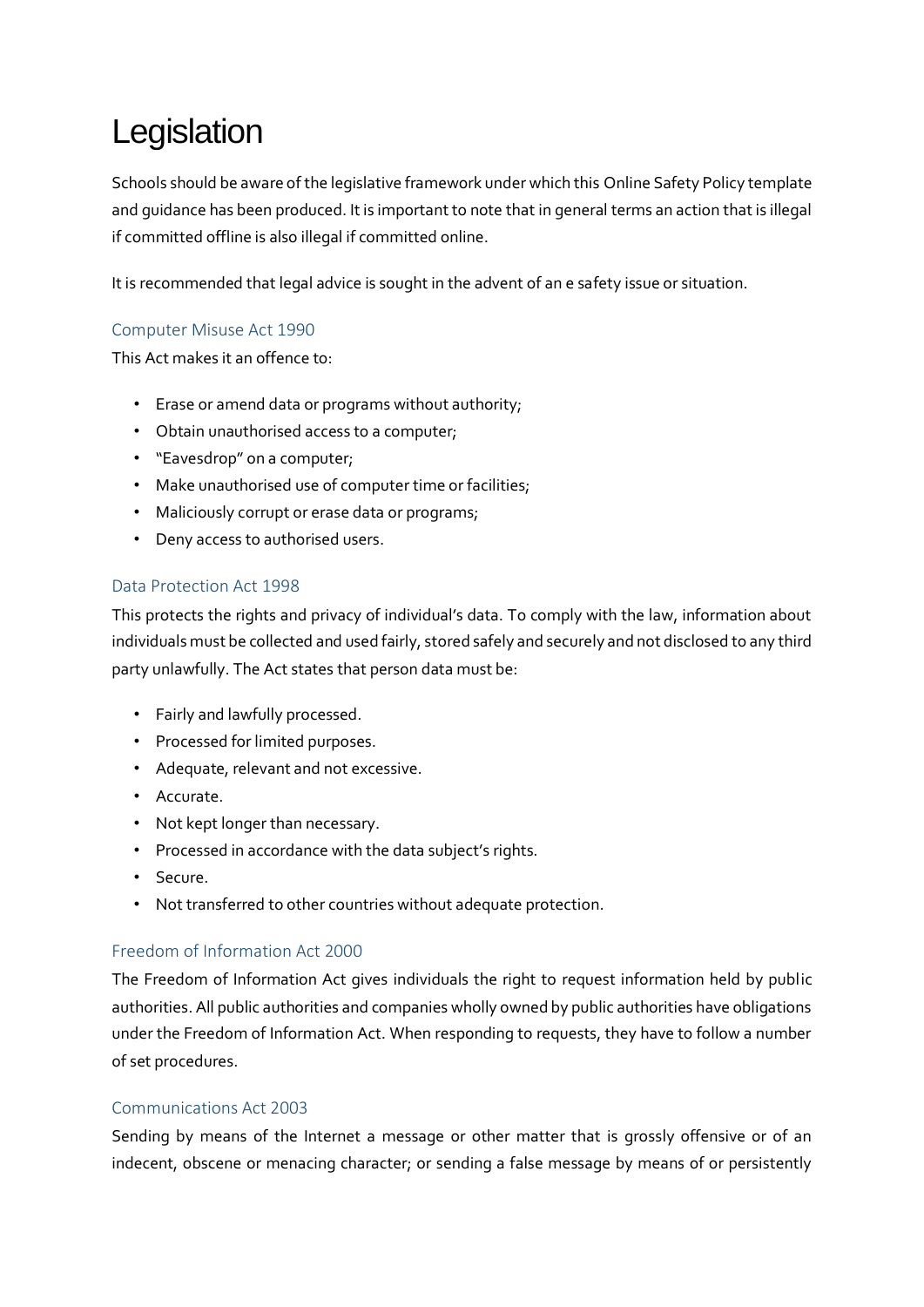making use of the Internet for the purpose of causing annoyance, inconvenience or needless anxiety is guilty of an offence liable, on conviction, to imprisonment. This wording is important because an offence is complete as soon as the message has been sent: there is no need to prove any intent or purpose.

#### Malicious Communications Act 1988

It is an offence to send an indecent, offensive, or threatening letter, electronic communication or other article to another person.

#### Regulation of Investigatory Powers Act 2000

It is an offence for any person to intentionally and without lawful authority intercept any communication. Monitoring or keeping a record of any form of electronic communications is permitted, in order to:

- Establish the facts;
- Ascertain compliance with regulatory or self-regulatory practices or procedures;
- Demonstrate standards, which are or ought to be achieved by persons using the system;
- Investigate or detect unauthorised use of the communications system;
- Prevent or detect crime or in the interests of national security;
- Ensure the effective operation of the system.
- Monitoring but not recording is also permissible in order to:
- Ascertain whether the communication is business or personal;
- Protect or support help line staff.
- The school reserves the right to monitor its systems and communications in line with its rights under this act.

#### Trade Marks Act 1994

This provides protection for Registered Trade Marks, which can be any symbol (words, shapes or images) that are associated with a particular set of goods or services. Registered Trade Marks must not be used without permission. This can also arise from using a Mark that is confusingly similar to an existing Mark.

#### Copyright, Designs and Patents Act 1988

It is an offence to copy all, or a substantial part of a copyright work. There are, however, certain limited user permissions, such as fair dealing, which means under certain circumstances permission is not needed to copy small amounts for non-commercial research or private study. The Act also provides for Moral Rights, whereby authors can sue if their name is not included in a work they wrote, or if the work has been amended in such a way as to impugn their reputation. Copyright covers materials in print and electronic form, and includes words, images, and sounds, moving images, TV broadcasts and other media (e.g. youtube).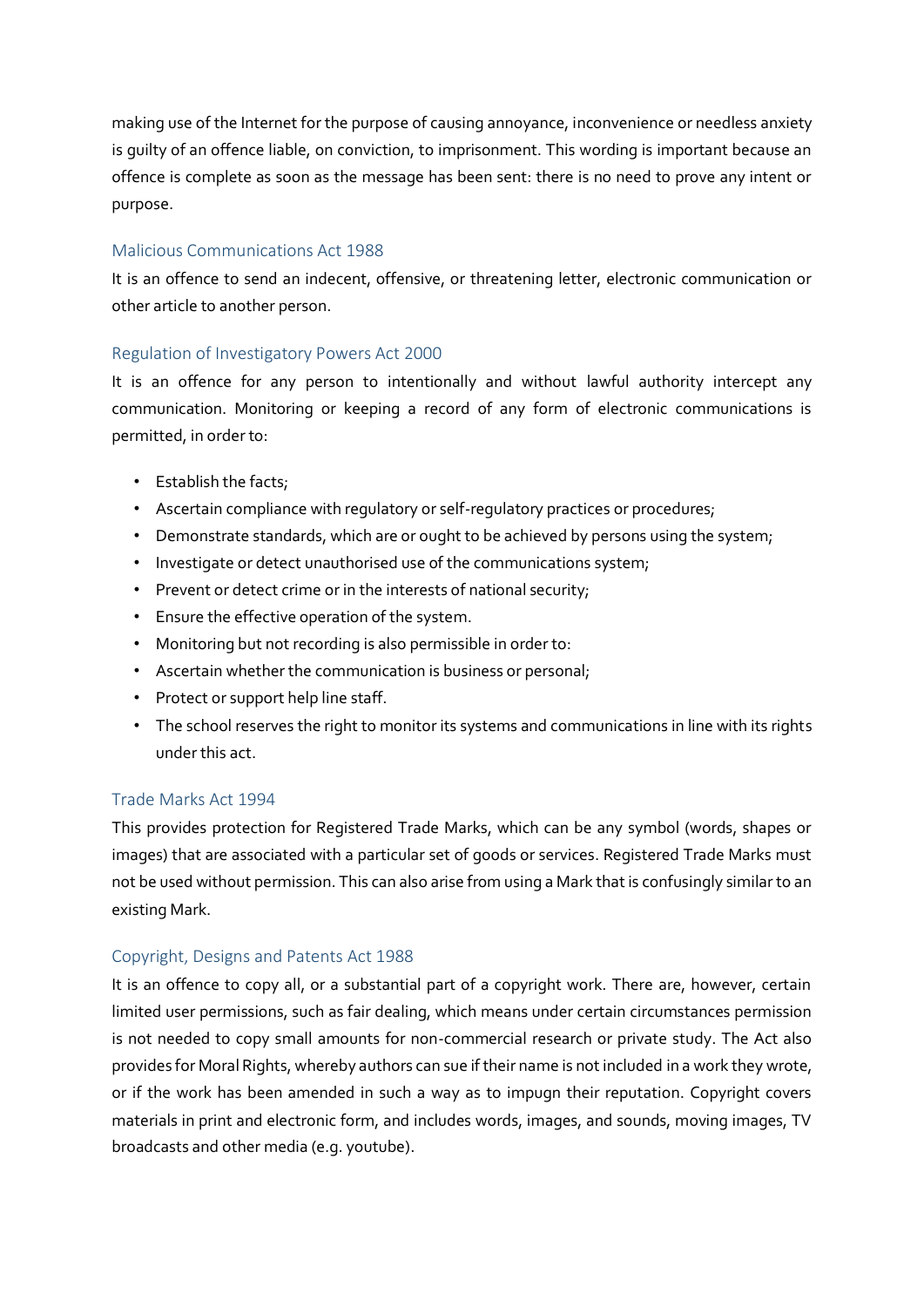#### Telecommunications Act 1984

It is an offence to send a message or other matter that is grossly offensive or of an indecent, obscene or menacing character. It is also an offence to send a message that is intended to cause annoyance, inconvenience or needless anxiety to another that the sender knows to be false.

#### Criminal Justice & Public Order Act 1994

This defines a criminal offence of intentional harassment, which covers all forms of harassment, including sexual. A person is guilty of an offence if, with intent to cause a person harassment, alarm or distress, they:

- Use threatening, abusive or insulting words or behaviour, or disorderly behaviour; or
- Display any writing, sign or other visible representation, which is threatening, abusive or insulting, thereby causing that or another person harassment, alarm or distress.

#### Racial and Religious Hatred Act 2006

This Act makes it a criminal offence to threaten people because of their faith, or to stir up religious hatred by displaying, publishing or distributing written material which is threatening. Other laws already protect people from threats based on their race, nationality or ethnic background.

#### Protection from Harrassment Act 1997

A person must not pursue a course of conduct, which amounts to harassment of another, and which he knows or ought to know amounts to harassment of the other. A person whose course of conduct causes another to fear, on at least two occasions, that violence will be used against him is guilty of an offence if he knows or ought to know that his course of conduct will cause the other so to fear on each of those occasions.

#### Protection of Children Act 1978

It is an offence to take, permit to be taken, make, possess, show, distribute or advertise indecent images of children in the United Kingdom. A child for these purposes is a anyone under the age of 18. Viewing an indecent image of a child on your computer means that you have made a digital image. An image of a child also covers pseudo-photographs (digitally collated or otherwise). A person convicted of such an offence may face up to 10 years in prison

#### Sexual Offences Act 2003

A grooming offence is committed if you are over 18 and have communicated with a child under 16 at least twice (including by phone or using the Internet) it is an offence to meet them or travel to meet them anywhere in the world with the intention of committing a sexual offence. Causing a child under 16 to watch a sexual act is illegal, including looking at images such as videos, photos or webcams, for your own gratification. It is also an offence for a person in a position of trust to engage in sexual activity with any person under 18, with whom they are in a position of trust. (Typically, teachers, social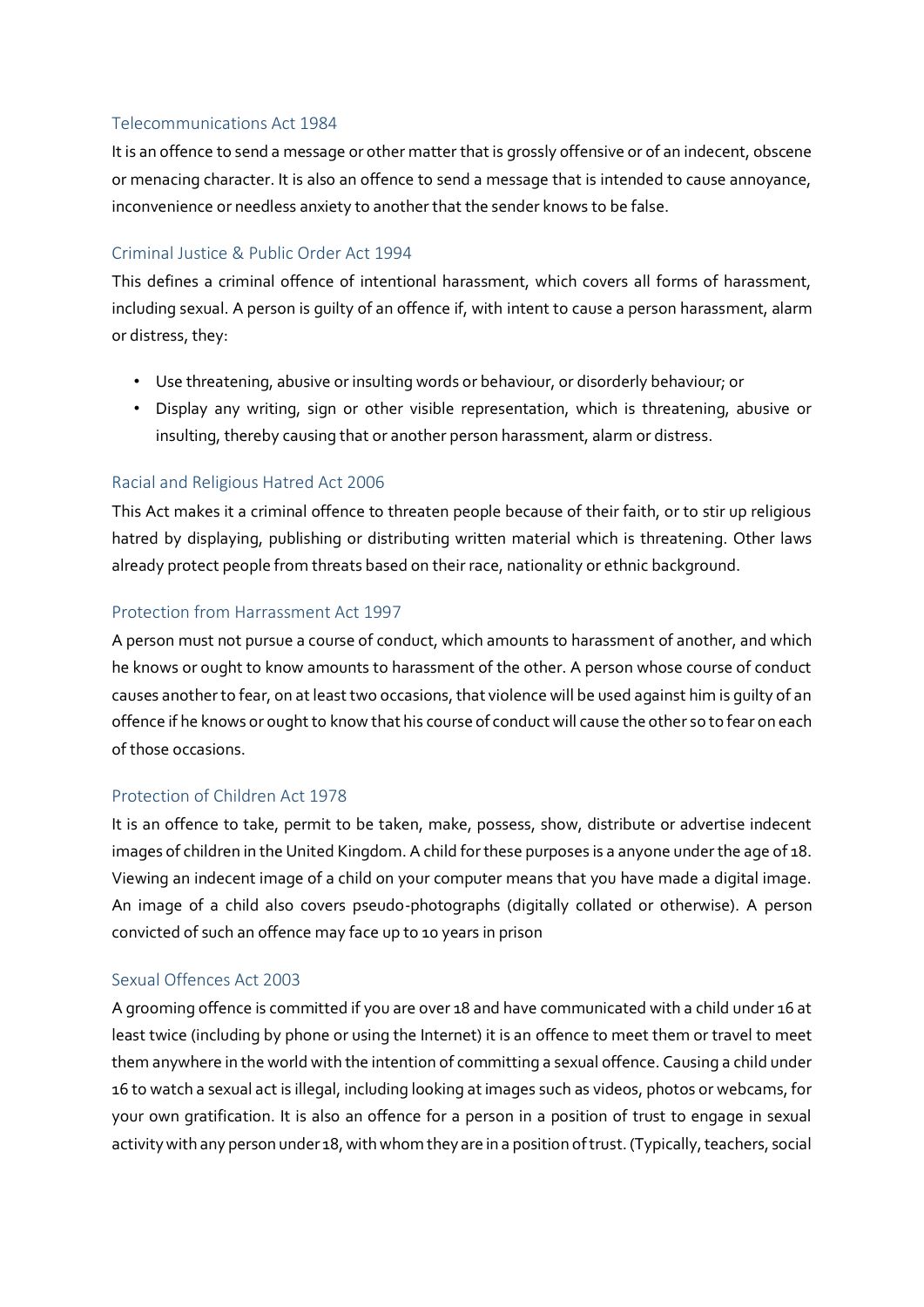workers, health professionals, connexions staff fall in this category of trust). Any sexual intercourse with a child under the age of 13 commits the offence of rape.

#### Public Order Act 1986

This Act makes it a criminal offence to stir up racial hatred by displaying, publishing or distributing written material which is threatening. Like the Racial and Religious Hatred Act 2006 it also makes the possession of inflammatory material with a view of releasing it a criminal offence. Children, Families and Education Directorate page 38 April 2007.

#### Obscene Publications Act 1959 and 1964

Publishing an "obscene" article is a criminal offence. Publishing includes electronic transmission.

#### Human Rights Act 1998

This does not deal with any particular issue specifically or any discrete subject area within the law. It is a type of "higher law", affecting all other laws. In the school context, human rights to be aware of include:

- The right to a fair trial
- The right to respect for private and family life, home and correspondence
- Freedom of thought, conscience and religion
- Freedom of expression
- Freedom of assembly
- Prohibition of discrimination
- The right to education

These rights are not absolute. The school is obliged to respect these rights and freedoms, balancing them against those rights, duties and obligations, which arise from other relevant legislation.

#### The Education and Inspections Act 2006

Empowers Headteachers, to such extent as is reasonable, to regulate the behaviour of students / pupils when they are off the school site and empowers members of staff to impose disciplinary penalties for inappropriate behaviour.

#### The Education and Inspections Act 2011

Extended the powers included in the 2006 Act and gave permission for Headteachers (and nominated staff) to search for electronic devices. It also provides powers to search for data on those devices and to delete data. (see template policy in these appendices and for DfE guidance http://www.education.gov.uk/schools/pupilsupport/behaviour/behaviourpolicies/foo76897/screenin [g-searching-and-confiscation\)](http://www.education.gov.uk/schools/pupilsupport/behaviour/behaviourpolicies/f0076897/screening-searching-and-confiscation)

#### The Protection of Freedoms Act 2012

Requires schools to seek permission from a parent / carer to use Biometric systems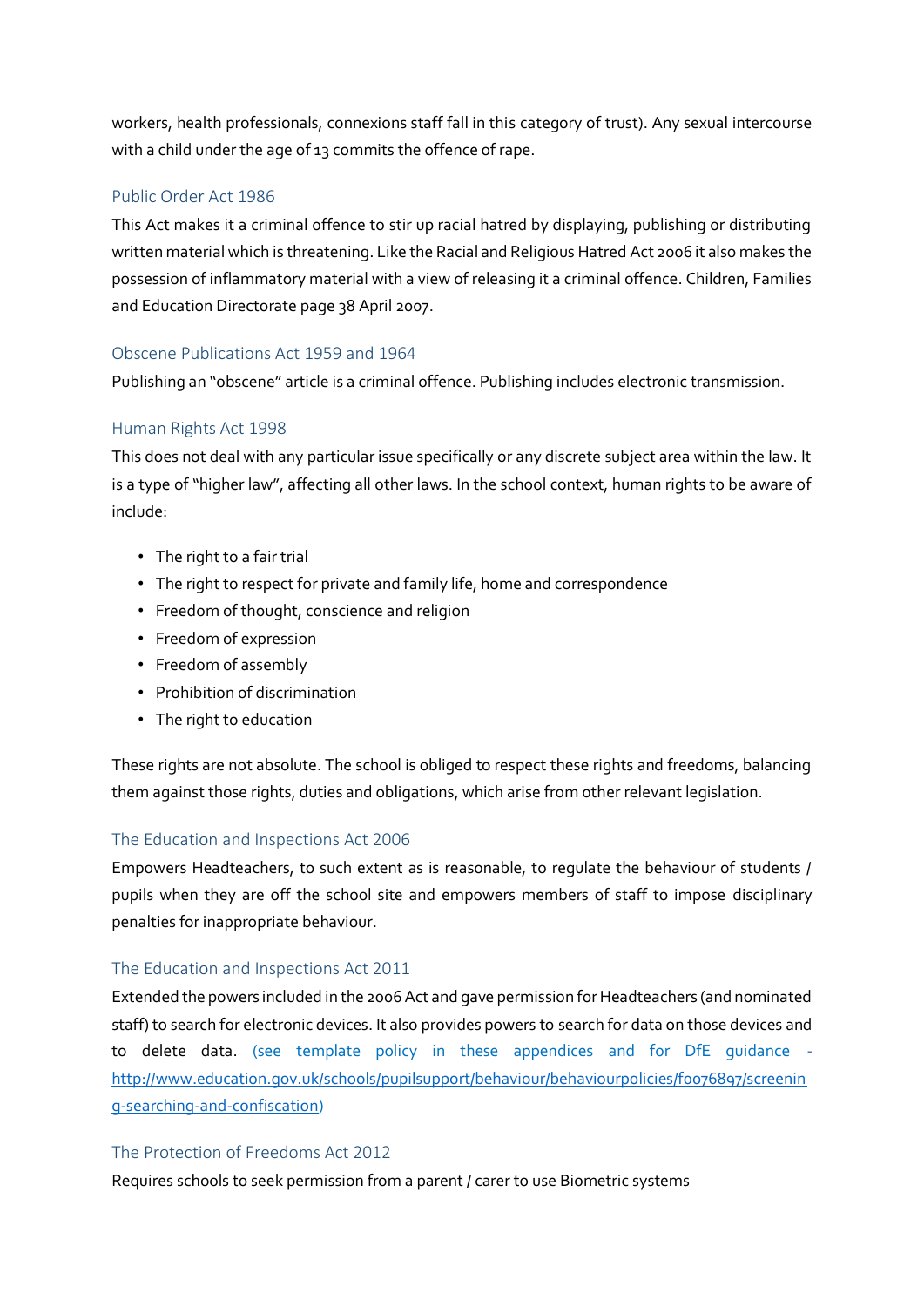#### The School Information Regulations 2012

Requires schools to publish certain information on its website:

<https://www.gov.uk/guidance/what-maintained-schools-must-publish-online>

#### Serious Crime Act 2015

Introduced new offence of sexual communication with a child. Also created new offences and orders around gang crime (including CSE)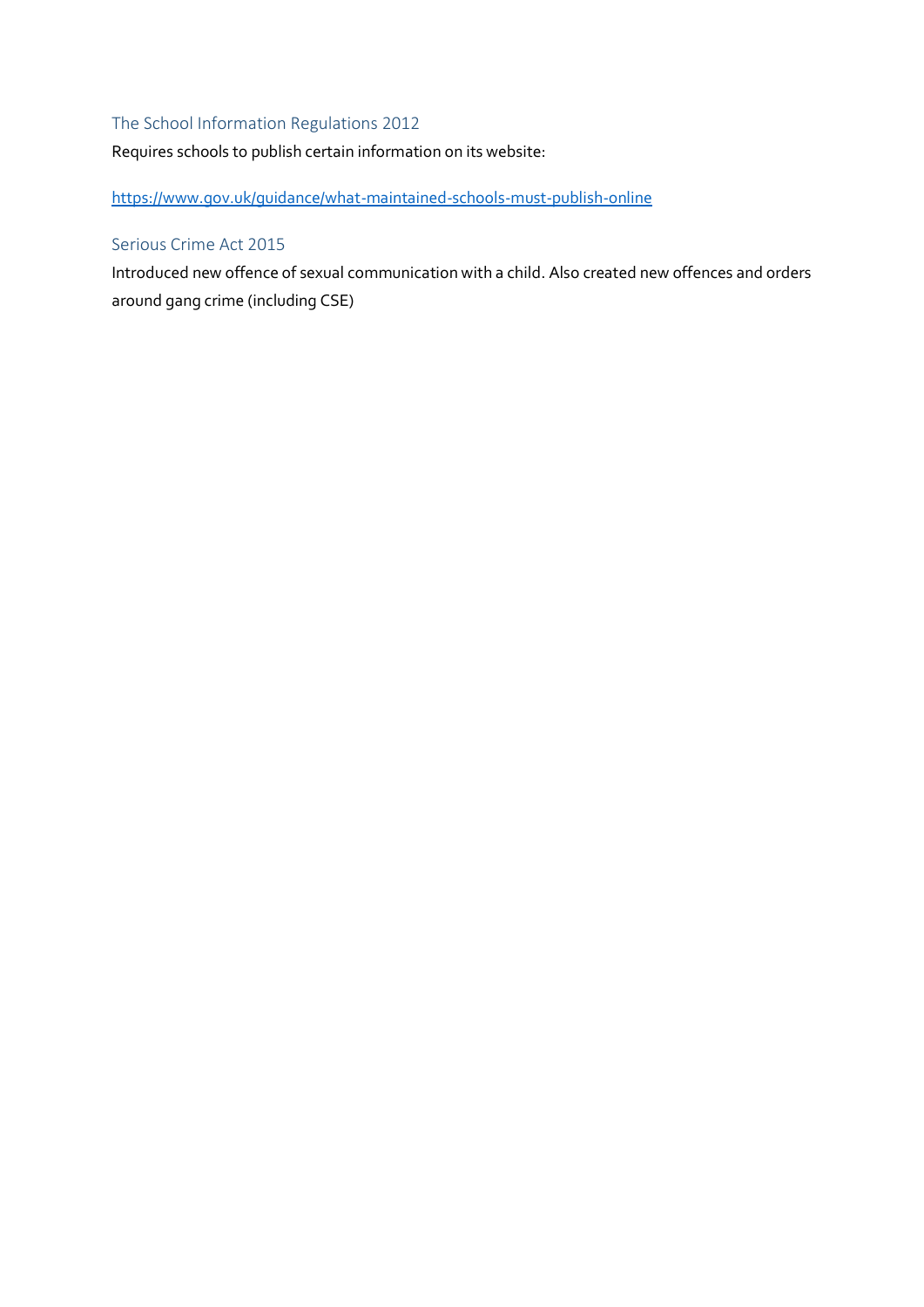# Links to other organisations or documents

The following links may help those who are developing or reviewing a school online safety policy:

## UK Safer Internet Centre Safer Internet Centre – <http://saferinternet.org.uk/> South West Grid for Learning - <http://swgfl.org.uk/> Childnet – <http://www.childnet-int.org/> Professionals Online Safety Helpline - <http://www.saferinternet.org.uk/about/helpline> Internet Watch Foundation - <https://www.iwf.org.uk/> CEOP CEOP - <http://ceop.police.uk/> [ThinkUKnow](http://www.thinkuknow.co.uk/) - <https://www.thinkuknow.co.uk/> **Others** INSAFE - <http://www.saferinternet.org/ww/en/pub/insafe/index.htm> UK Council for Child Internet Safety (UKCCIS) - [www.education.gov.uk/ukccis](http://www.education.gov.uk/ukccis) Netsmartz - <http://www.netsmartz.org/> Tools for Schools Online Safety BOOST – <https://boost.swgfl.org.uk/> 360 Degree Safe – Online Safety self-review tool – <https://360safe.org.uk/> Bullying / Cyberbullying Enable – European Anti Bullying programme and resources (UK coordination / participation through SWGfL & Diana Awards) - <http://enable.eun.org/> Scottish Anti-Bullying Service, Respectme - <http://www.respectme.org.uk/> Scottish Government - Better relationships, better learning, better behaviour <http://www.scotland.gov.uk/Publications/2013/03/7388> DfE - Cyberbullying guidance [https://www.gov.uk/government/uploads/system/uploads/attachment\\_data/file/374850/Cyberbullyi](https://www.gov.uk/government/uploads/system/uploads/attachment_data/file/374850/Cyberbullying_Advice_for_Headteachers_and_School_Staff_121114.pdf) [ng\\_Advice\\_for\\_Headteachers\\_and\\_School\\_Staff\\_121114.pdf](https://www.gov.uk/government/uploads/system/uploads/attachment_data/file/374850/Cyberbullying_Advice_for_Headteachers_and_School_Staff_121114.pdf) Childnet – new Cyberbullying guidance and toolkit (Launch spring / summer 2016) [http://www.childnet.com/new-for-schools/cyberbullying-events/childnets-upcoming-cyberbullying](http://www.childnet.com/new-for-schools/cyberbullying-events/childnets-upcoming-cyberbullying-work)[work](http://www.childnet.com/new-for-schools/cyberbullying-events/childnets-upcoming-cyberbullying-work) Anti-Bullying Network - <http://www.antibullying.net/cyberbullying1.htm> Social Networking Digizen – [Social Networking](http://digizen.org/socialnetworking/) UKSIC - [Safety Features on Social Networks](http://www.saferinternet.org.uk/advice-and-resources/teachers-and-professionals/safety-features) SWGfL - Facebook - [Managing risk for staff and volunteers working with children and young people](http://360safe.org.uk/Files/Documents/facebook-6) [Connectsafely Parents Guide to Facebook](http://www.connectsafely.org/Safety-Advice-Articles/facebook-for-parents.html) [Facebook Guide for Educators](http://www.360safe.org.uk/Files/Documents/Facebook-Guide-for-Educators.aspx)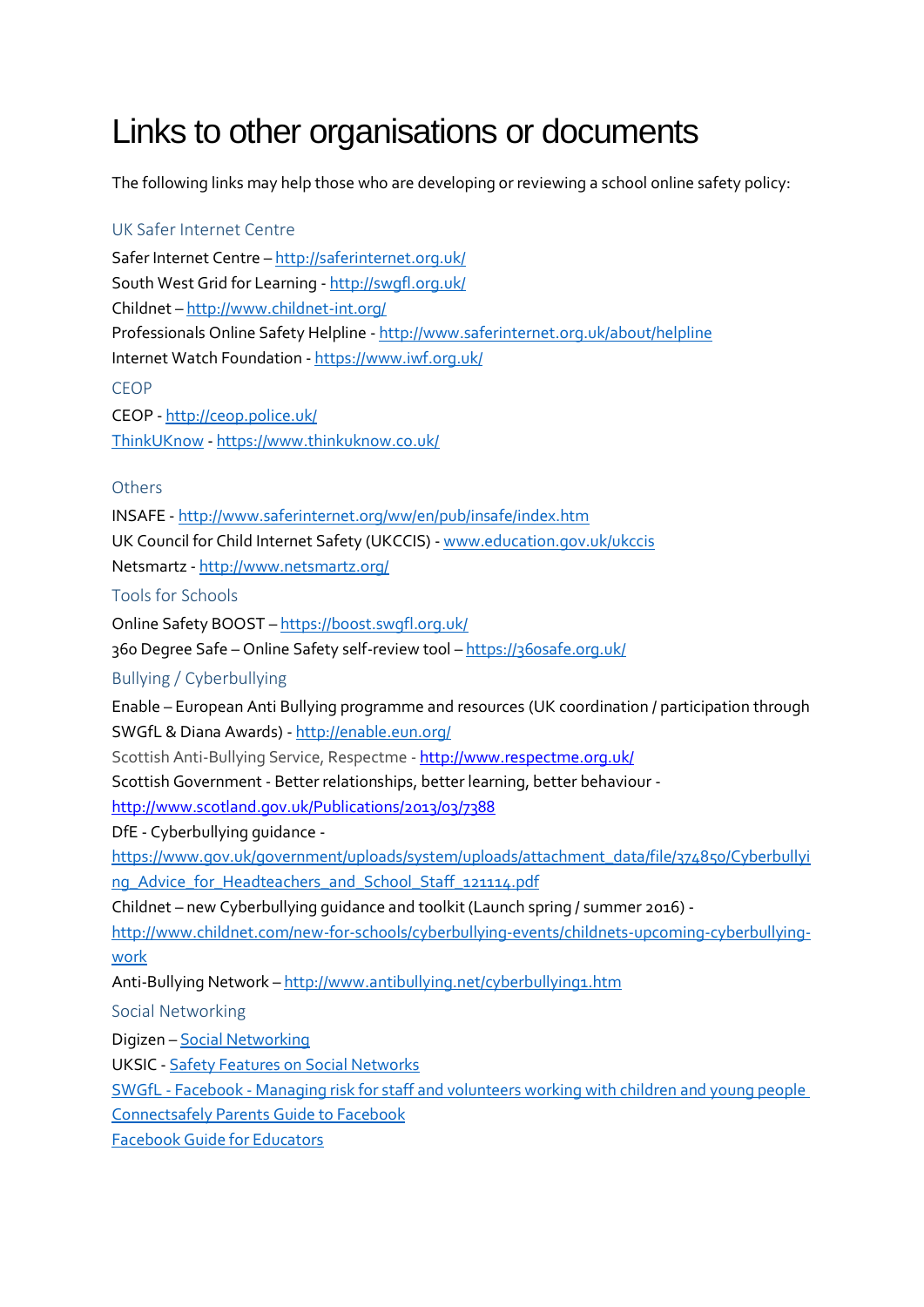Curriculum

[SWGfL Digital Literacy & Citizenship curriculum](http://www.swgfl.org.uk/digitalliteracy)

Glow - <http://www.educationscotland.gov.uk/usingglowandict/>

Teach Today – [www.teachtoday.eu/](http://www.teachtoday.de/en/)

Insafe - [Education Resources](http://lreforschools.eun.org/web/guest/insafe)

Mobile Devices / BYOD

Cloudlearn Report [Effective practice for schools moving to end locking and blocking](http://www.360safe.org.uk/Files/Documents/Cloudlearn_Report-end-to-locking-and-blocking.aspx)

NEN - [Guidance Note -](http://www.360safe.org.uk/Files/Documents/NEN_Guidance_Note_5_BYOD.aspx) BYOD

Data Protection

Information Commissioners Office:

[Your rights to your information](http://www.ico.org.uk/schools) – Resources for Schools - ICO Guide to Data Protection Act - [Information Commissioners Office](https://ico.org.uk/for-organisations/guide-to-data-protection/) [Guide to the Freedom of Information Act -](https://ico.org.uk/for-organisations/guide-to-freedom-of-information/) Information Commissioners Office [ICO guidance on the Freedom of Information Model Publication Scheme](http://www.ico.gov.uk/for_organisations/freedom_of_information/guide/publication_scheme.aspx) [ICO Freedom of Information Model Publication Scheme Template for schools \(England\)](https://ico.org.uk/media/for-organisations/documents/1235/definition-document-schools-in-england.pdf) ICO - [Guidance we gave to schools -](http://www.360safe.org.uk/Files/Documents/ICO-guidance-for-schools-Sept-2012.aspx) September 2012 (England) [ICO Guidance on Bring Your Own Device](http://www.360safe.org.uk/Files/Documents/ico_bring_your_own_device_byod_guidance.aspx) [ICO Guidance on Cloud Hosted Services](https://ico.org.uk/media/for-organisations/documents/1540/cloud_computing_guidance_for_organisations.pdf) [Information Commissioners Office good practice note on taking photos in schools](http://360safe.org.uk/Files/Documents/ICO-Good-Practice-Note-on-taking-photos-in-schools) [ICO Guidance Data Protection Practical Guide to IT Security](http://www.ico.org.uk/for_organisations/data_protection/~/media/documents/library/Data_Protection/Practical_application/it_security_practical_guide.ashx) ICO – [Think Privacy Toolkit](http://www.ico.org.uk/for_organisations/training/think-privacy-toolkit) ICO – [Personal Information Online](http://www.ico.org.uk/for_organisations/guidance_index/~/media/documents/library/Data_Protection/Detailed_specialist_guides/personal_information_online_cop.ashx) – Code of Practice [ICO Subject Access Code of Practice](http://www.ico.org.uk/for_organisations/data_protection/~/media/documents/library/Data_Protection/Detailed_specialist_guides/subject-access-code-of-practice.PDF) ICO – [Guidance on Data Security Breach Management](http://www.ico.org.uk/for_organisations/data_protection/~/media/documents/library/Data_Protection/Practical_application/guidance_on_data_security_breach_management.pdf) SWGfL - [Guidance for Schools on Cloud Hosted Services](http://www.360safe.org.uk/Files/Documents/SWGfL-guidance-on-Cloud-hosting.aspx) LGfL - [Data Handling Compliance Check List](http://files.lgfl.net/esafety/guides/check%20list%20for%20data%20handling%20best%20practice_jan2013.pdf) Somerset - [Flowchart on Storage of Personal Data](https://slp.somerset.org.uk/sites/edtech/Data%20Protection/Data%20Protection/ELIM%20Storing%20identifiable%20Personal%20data%20flowchart.pdf) NEN - Guidance Note - [Protecting School Data](http://www.360safe.org.uk/Files/Documents/NEN_Guidance_Note_1_protecting_school_data.aspx) Professional Standards / Staff Training DfE - [Safer Working Practice for Adults who Work with Children and Young People](http://www.safeguardinginschools.co.uk/wp-content/uploads/2015/10/Guidance-for-Safer-Working-Practices-2015-final1.pdf) Childnet / TDA - Social Networking - [a guide for trainee teachers & NQTs](http://360safe.org.uk/Files/Documents/ChildnetSNSleaflet(3)) Childnet / TDA - Teachers and Technology - [a checklist for trainee teachers & NQTs](http://360safe.org.uk/Files/Documents/Childnettechnologyleaflet(4)) [UK Safer Internet Centre Professionals Online Safety Helpline](http://www.saferinternet.org.uk/helpline) Infrastructure / Technical Support Somerset - Questions for [Technical Support](https://360safe.org.uk/Files/Documents/Somerset-Questions-for-Technical-Support-v4.aspx)  NEN - [Guidance Note -](http://www.360safe.org.uk/Files/Documents/NEN_Guidance_Note_4_esecurity.aspx) esecurity Working with parents and carers [SWGfL Digital Literacy & Citizenship curriculum](http://www.swgfl.org.uk/digitalliteracy) Online Safety [BOOST Presentations -](http://www.swgfl.org.uk/boost) parent's presentation [Connectsafely Parents Guide to Facebook](http://www.connectsafely.org/Safety-Advice-Articles/facebook-for-parents.html)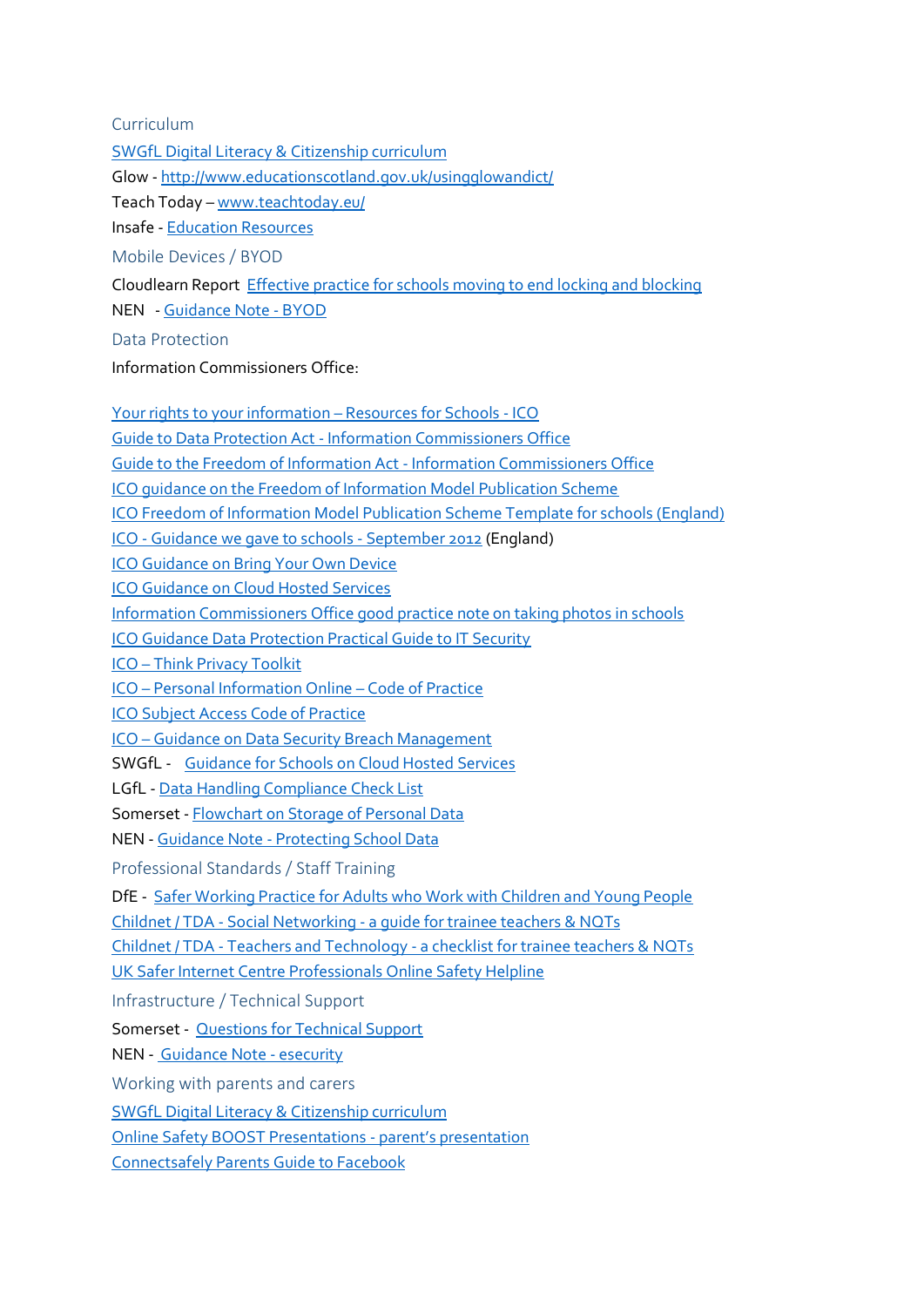[Vodafone Digital Parents Magazine](http://www.vodafone.com/content/parents/digital-parenting.html)

Childnet [Webpages for Parents & Carers](http://www.childnet.com/parents-and-carers)

Get Safe Online - [resources for parents](http://www.getsafeonline.org/nqcontent.cfm?a_id=1182)

Teach Today - [resources for parents workshops / education](http://www.teachtoday.de/en/)

[The Digital Universe of Your Children -](http://www.saferinternet.org/digitaluniverse) animated videos for parents (Insafe)

Cerebra - [Learning Disabilities, Autism and Internet Safety -](http://www.360safe.org.uk/Files/Documents/Learning-Disabilities,-Autism-and-Internet-Safety.aspx) a Parents' Guide

Insafe - [A guide for parents -](http://www.360safe.org.uk/Files/Documents/e-safety_booklet-a-Guide-for-Parents-INSAFE.aspx) education and the new media

[The Cybersmile Foundation \(cyberbullying\) -](http://www.cybersmile.org/advice-help/category/advice-parents-1) advice for parents

Research

EU Kids on Line Report - ["Risks and Safety on the Internet" -](http://360safe.org.uk/Files/Documents/EU-Kids-on-Line-Executive_Summary_Full_Findings-Ja) January 2011

Futurelab - "Digital participation - [its not chalk and talk any more!"](http://360safe.org.uk/Files/Documents/FutureLab-Digital-participation--its-not-chalk-and)

Ofcom – Children & Parents – [media use and attitudes report -](http://stakeholders.ofcom.org.uk/market-data-research/other/research-publications/childrens/children-parents-nov-15/) 2015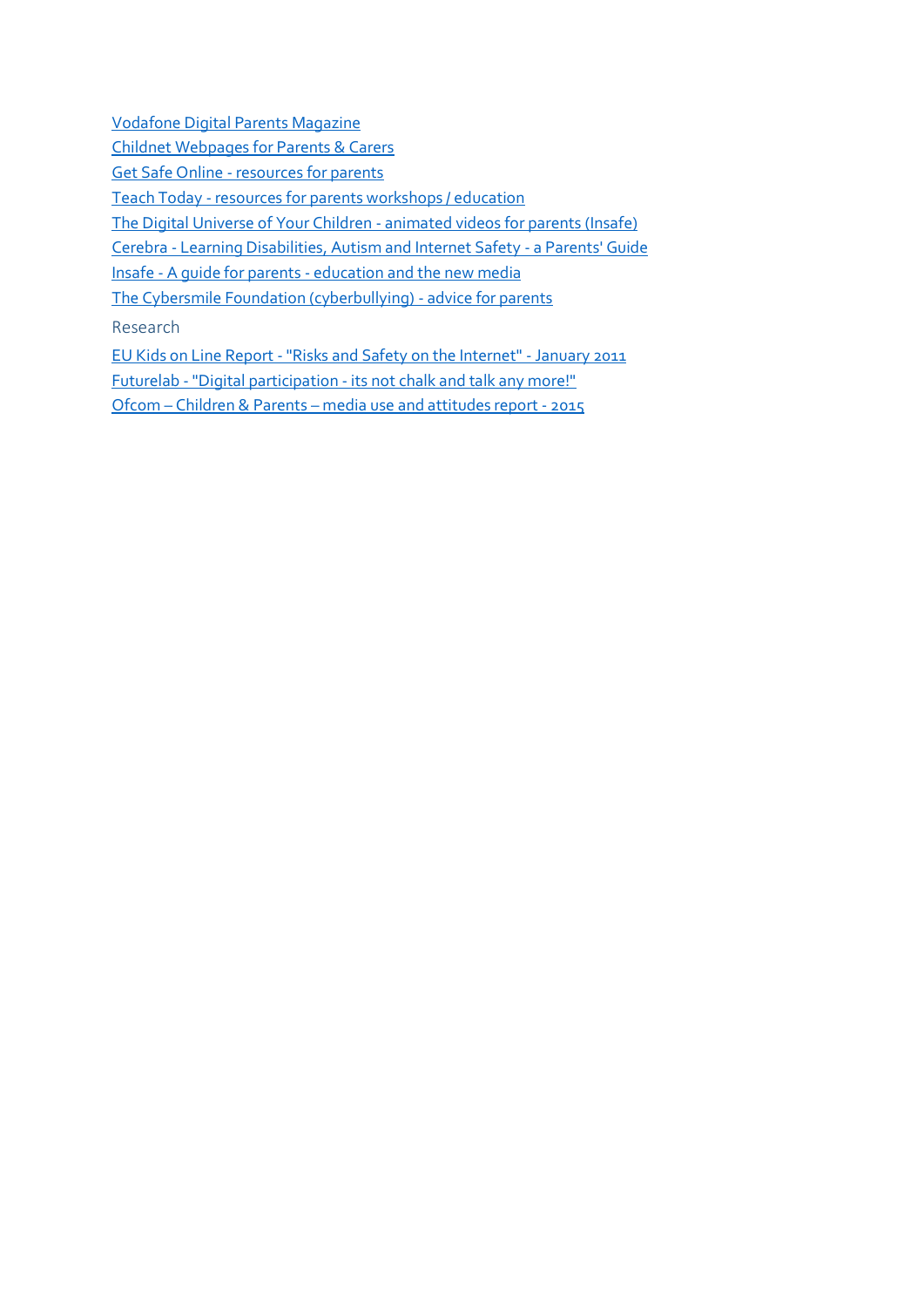# Glossary of Terms

| <b>AUP / AUA</b> | Acceptable Use Policy / Agreement - see templates earlier in this document                                                                                           |
|------------------|----------------------------------------------------------------------------------------------------------------------------------------------------------------------|
| <b>CEOP</b>      | Child Exploitation and Online Protection Centre (part of UK Police, dedicated to<br>protecting children from sexual abuse, providers of the Think U Know programmes. |
| <b>CPD</b>       | Continuous Professional Development                                                                                                                                  |
| <b>FOSI</b>      | Family Online Safety Institute                                                                                                                                       |
| ES               | <b>Education Scotland</b>                                                                                                                                            |
| <b>HWB</b>       | Health and Wellbeing                                                                                                                                                 |
| ICO              | <b>Information Commissioners Office</b>                                                                                                                              |
| ICT              | Information and Communications Technology                                                                                                                            |
| <b>ICTMark</b>   | Quality standard for schools provided by NAACE                                                                                                                       |
| <b>INSET</b>     | In Service Education and Training                                                                                                                                    |
| IP address       | The label that identifies each computer to other computers using the IP (internet<br>protocol)                                                                       |
| <b>ISP</b>       | Internet Service Provider                                                                                                                                            |
| <b>ISPA</b>      | <b>Internet Service Providers' Association</b>                                                                                                                       |
| IWF              | Internet Watch Foundation                                                                                                                                            |
| LA               | Local Authority                                                                                                                                                      |
| LAN              | Local Area Network                                                                                                                                                   |
| MIS              | Management Information System                                                                                                                                        |
| <b>NEN</b>       | National Education Network - works with the Regional Broadband Consortia (e.g.<br>SWGfL) to provide the safe broadband provision to schools across Britain.          |
| Ofcom            | Office of Communications (Independent communications sector regulator)                                                                                               |